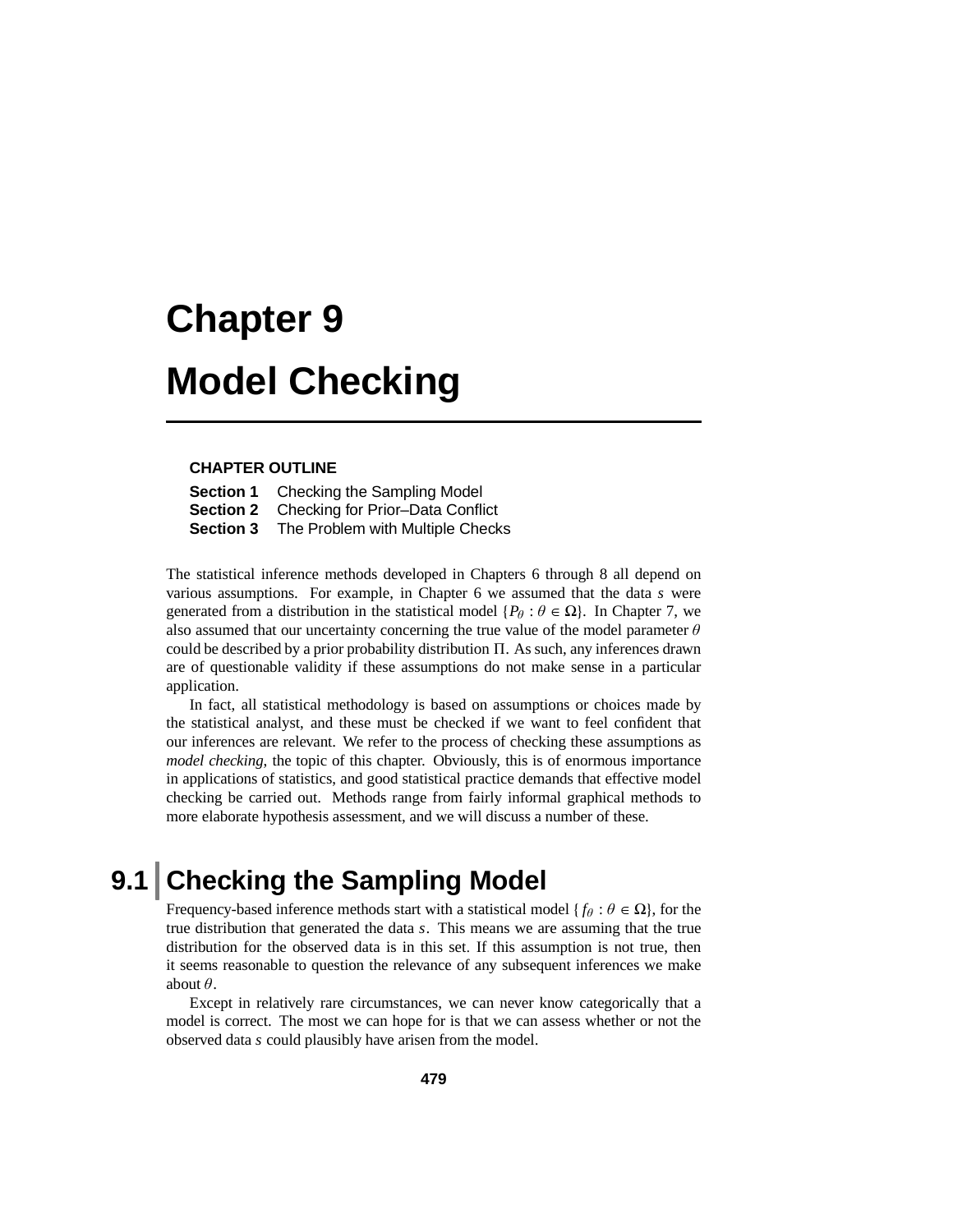If the observed data are surprising for each distribution in the model, then we have evidence that the model is incorrect. This leads us to think in terms of computing a P-value to check the correctness of the model. Of course, in this situation the null hypothesis is that the model is correct; the alternative is that the model could be any of the other possible models for the type of data we are dealing with.

We recall now our discussion of P-values in Chapter 6, where we distinguished between practical significance and statistical significance. It was noted that, while a Pvalue may indicate that a null hypothesis is false, in practical terms the deviation from the null hypothesis may be so small as to be immaterial for the application. When the sample size gets large, it is inevitable that any reasonable approach via P-values will detect such a deviation and indicate that the null hypothesis is false. This is also true when we are carrying out model checking using P-values. The resolution of this is to estimate, in some fashion, the size of the deviation of the model from correctness, and so determine whether or not the model will be adequate for the application. Even if we ultimately accept the use of the model, it is still valuable to know, however, that we have detected evidence of model incorrectness when this is the case.

One P-value approach to model checking entails specifying a *discrepancy statistic*  $D: S \to R<sup>1</sup>$  that measures deviations from the model under consideration. Typically, large values of *D* are meant to indicate that a deviation has occurred. The actual value  $D(s)$  is, of course, not necessarily an indication of this. The relevant issue is whether or not the observed value  $D(s)$  is surprising under the assumption that the model is correct. Therefore, we must assess whether or not  $D(s)$  lies in a region of low probability for the distribution of this quantity when the model is correct. For example, consider the density of a potential *D* statistic plotted in Figure 9.1.1. Here a value  $D(s)$  in the left tail (near 0), right tail (out past 15), or between the two modes (in the interval from about 7 to 9) all would indicate that the model is incorrect, because such values have a low probability of occurrence when the model is correct.



Figure 9.1.1: Plot of a density for a discrepancy statistic *D*.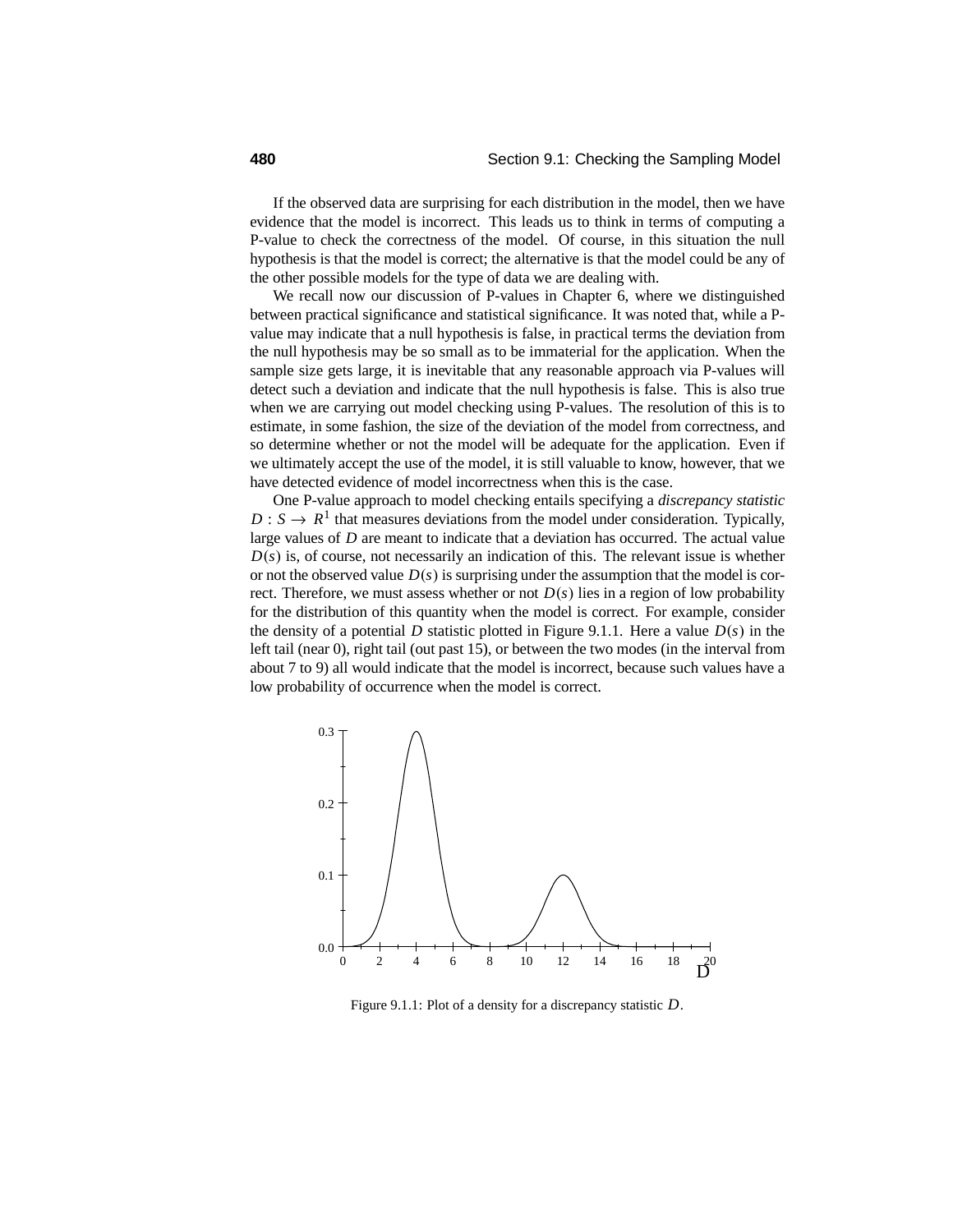The above discussion places the restriction that, when the model is correct, *D* must have a single distribution, i.e., the distribution cannot depend on  $\theta$ . For many commonly used discrepancy statistics, this distribution is unimodal. A value in the right tail then indicates a lack of fit, or *underfitting*, by the model (the discrepancies are unnaturally large); a value in the left tail then indicates *overfitting* by the model (the discrepancies are unnaturally small).

There are two general methods available for obtaining a single distribution for the computation of P-values. One method requires that *D* be ancillary.

**Definition 9.1.1** A statistic *D* whose distribution under the model does not depend upon  $\theta$  is called *ancillary*, i.e., if  $s \sim P_{\theta}$ , then  $D(s)$  has the same distribution for every  $\theta \in \Omega$ .

If *D* is ancillary, then it has a single distribution specified by the model. If  $D(s)$  is a surprising value for this distribution, then we have evidence against the model being true.

It is not the case that any ancillary *D* will serve as a useful discrepancy statistic. For example, if *D* is a constant, then it is ancillary, but it is obviously not useful for model checking. So we have to be careful in choosing *D*.

Quite often we can find useful ancillary statistics for a model by looking at *residuals*. Loosely speaking, residuals are based on the information in the data that is left over after we have fit the model. If we have used all the relevant information in the data for fitting, then the residuals should contain no useful information for inference about the parameter  $\theta$ . Example 9.1.1 will illustrate more clearly what we mean by residuals. Residuals play a major role in model checking.

The second method works with any discrepancy statistic *D*. For this, we use the conditional distribution of *D*, given the value of a sufficient statistic *T* . By Theorem 8.1.2, this conditional distribution is the same for every value of  $\theta$ . If  $D(s)$  is a surprising value for this distribution, then we have evidence against the model being true.

Sometimes the two approaches we have just described agree, but not always. Consider some examples.

#### **EXAMPLE 9.1.1** *Location Normal*

Suppose we assume that  $(x_1, \ldots, x_n)$  is a sample from an  $N(\mu, \sigma_0^2)$  distribution, where  $\mu \in R^1$  is unknown and  $\sigma_0^2$  is known. We know that  $\bar{x}$  is a minimal sufficient statistic for this problem (see Example 6.1.7). Also,  $\bar{x}$  represents the fitting of the model to the data, as it is the estimate of the unknown parameter value  $\mu$ .

Now consider

 $r = r(x_1, \ldots, x_n) = (r_1, \ldots, r_n) = (x_1 - \bar{x}, \ldots, x_n - \bar{x})$ 

as one possible definition of the residual. Note that we can reconstruct the original data from the values of  $\bar{x}$  and  $r$ .

It turns out that  $R = (X_1 - \bar{X}, \ldots, X_n - \bar{X})$  has a distribution that is independent of  $\mu$ , with  $E(R_i) = 0$  and  $Cov(R_i, R_j) = \sigma_0^2(\delta_{ij} - 1/n)$  for every *i*,  $j(\delta_{ij} = 1$  when  $i = j$  and 0 otherwise). Moreover, *R* is independent of  $\bar{X}$  and  $R_i \sim N(0, \sigma_0^2 (1 - 1/n))$ (see Problems 9.1.19 and 9.1.20).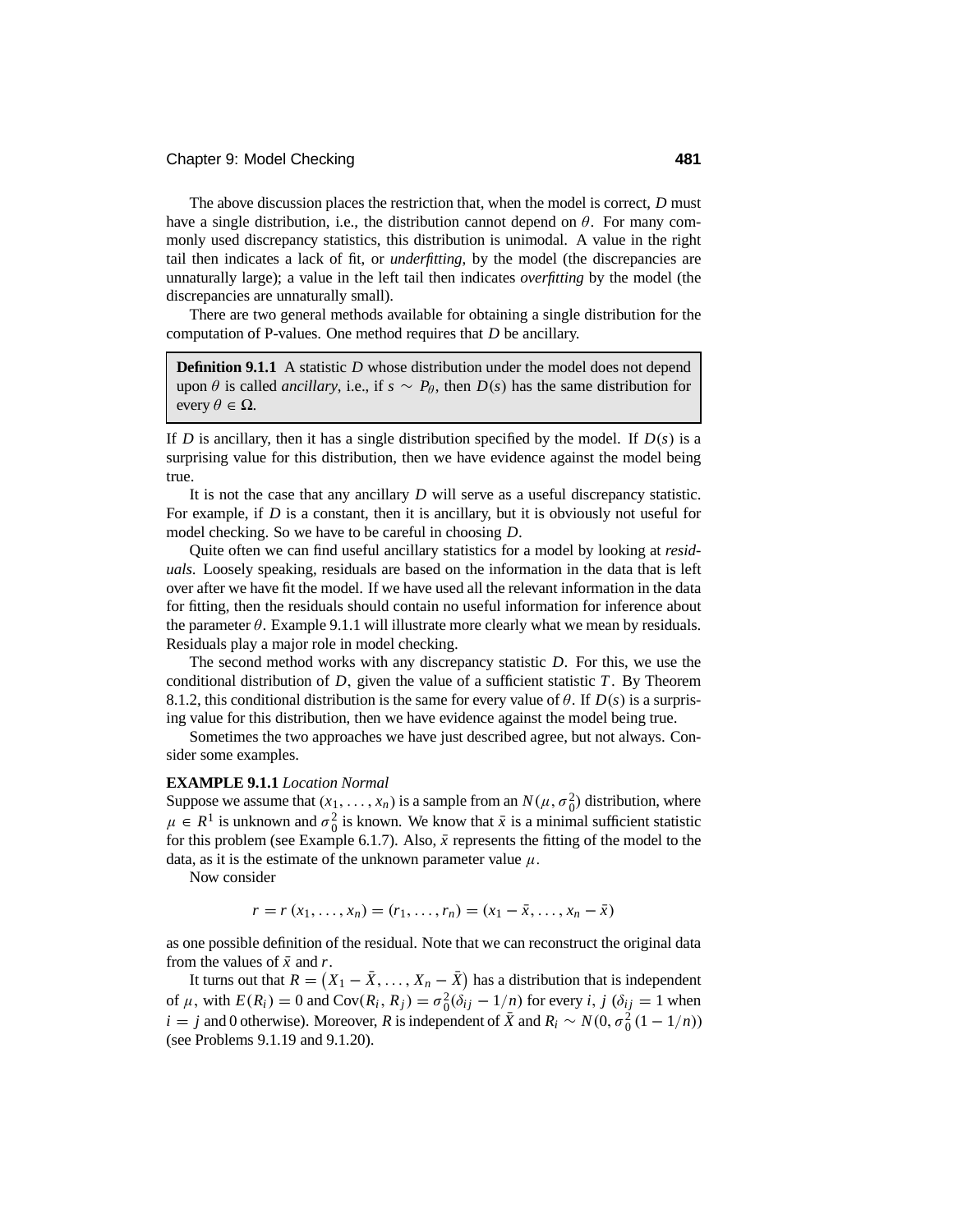Accordingly, we have that *r* is ancillary and so is any discrepancy statistic *D* that depends on the data only through *r*. Furthermore, the conditional distribution of  $D(R)$ given  $\bar{X} = \bar{x}$  is the same as the marginal distribution of  $D(R)$  because they are independent. Therefore, the two approaches to obtaining a P-value agree here, whenever the discrepancy statistic depends on the data only through *r*.

By Theorem 4.6.6, we have that

$$
D(R) = \frac{1}{\sigma_0^2} \sum_{i=1}^n R_i^2 = \frac{1}{\sigma_0^2} \sum_{i=1}^n (X_i - \bar{X})^2
$$

is distributed  $\chi^2$  (*n* − 1), so this is a possible discrepancy statistic. Therefore, the Pvalue

$$
P(D > D(r)),\tag{9.1.1}
$$

where  $D \sim \chi^2 (n-1)$ , provides an assessment of whether or not the model is correct.

Note that values of (9.1.1) near 0 or near 1 are both evidence against the model, as both indicate that  $D(r)$  is in a region of low probability when assuming the model is correct. A value near 0 indicates that  $D(r)$  is in the right tail, whereas a value near 1 indicates that  $D(r)$  is in the left tail.

The necessity of examining the left tail of the distribution of  $D(r)$ , as well as the right, is seen as follows. Consider the situation where we are in fact sampling from an  $N(\mu, \sigma^2)$  distribution where  $\sigma^2$  is much smaller than  $\sigma_0^2$ . In this case, we expect  $D(r)$ to be a value in the left tail, because  $E(D(R)) = (n-1)\sigma^2/\sigma_0^2$ .

There are obviously many other choices that could be made for the *D* statistic. At present, there is not a theory that prescribes one choice over another. One caution should be noted, however. The choice of a statistic *D* cannot be based upon looking at the data first. Doing so invalidates the computation of the P-value as described above, as then we must condition on the data feature that led us to choose that particular *D*.

#### **EXAMPLE 9.1.2** *Location-Scale Normal*

Suppose we assume that  $(x_1, \ldots, x_n)$  is a sample from an  $N(\mu, \sigma^2)$  distribution, where  $(\mu, \sigma^2) \in R^1 \times (0, \infty)$  is unknown. We know that  $(\bar{x}, s^2)$  is a minimal sufficient statistic for this model (Example 6.1.8). Consider

$$
r = r(x_1, \ldots, x_n) = (r_1, \ldots, r_n) = \left(\frac{x_1 - \bar{x}}{s}, \ldots, \frac{x_n - \bar{x}}{s}\right)
$$

as one possible definition of the residual. Note that we can reconstruct the data from the values of  $(\bar{x}, s^2)$  and *r*.

It turns out *R* has a distribution that is independent of  $(\mu, \sigma^2)$  (and hence is ancillary — see Challenge 9.1.28) as well as independent of  $(\bar{X}, S^2)$ . So again, the two approaches to obtaining a P-value agree here, as long as the discrepancy statistic depends on the data only through *r*.

One possible discrepancy statistic is given by

$$
D(r) = -\frac{1}{n} \sum_{i=1}^{n} \ln\left(\frac{r_i^2}{n-1}\right).
$$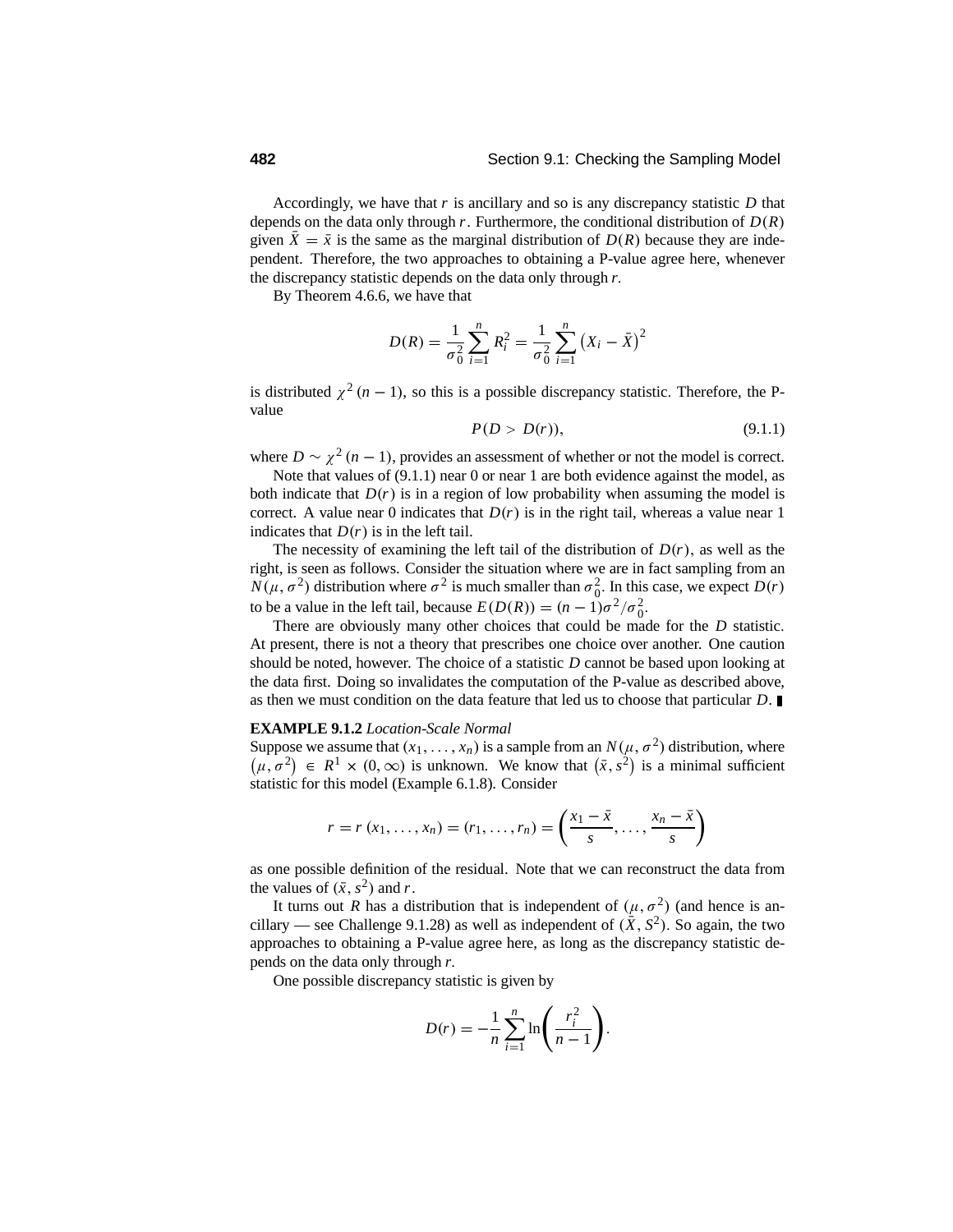#### Chapter 9: Model Checking **483**

To use this statistic for model checking, we need to obtain its distribution when the model is correct. Then we compare the observed value  $D(r)$  with this distribution, to see if it is surprising.

We can do this via simulation. Because the distribution of  $D(R)$  is independent of  $(\mu, \sigma^2)$ , we can generate *N* samples of size *n* from the  $N(0, 1)$  distribution (or any other normal distribution) and calculate  $D(R)$  for each sample. Then we look at histograms of the simulated values to see if  $D(r)$ , from the original sample, is a surprising value, i.e., if it lies in a region of low probability like a left or right tail.

For example, suppose we observed the sample

| $-2.08$ | $-0.28$ | $-1,37$ | 08 |
|---------|---------|---------|----|
|         |         |         |    |

obtaining the value  $D(r) = 4.93$ . Then, simulating  $10<sup>4</sup>$  values from the distribution of *D*, under the assumption of model correctness, we obtained the density histogram given in Figure 9.1.2. See Appendix B for some code used to carry out this simulation. The value  $D(r) = 4.93$  is out in the right tail and thus indicates that the sample is not from a normal distribution. In fact, only 0.0057 of the simulated values are larger, so this is definite evidence against the model being correct.



Figure 9.1.2: A density histogram for a simulation of  $10^4$  values of *D* in Example 9.1.2.

Obviously, there are other possible functions of  $r$  that we could use for model checking here. In particular,  $D_{\text{skew}}(r) = (n-1)^{-3/2} \sum_{i=1}^{n} r_i^3$ , the *skewness statistic*, and *D*<sub>kurtosis( $r$ ) =  $(n-1)^{-2} \sum_{i=1}^{n} r_i^4$ , the *kurtosis statistic*, are commonly used.</sub> The skewness statistic measures the symmetry in the data, while the kurtosis statistic measures the "peakedness" in the data. As just described, we can simulate the distribution of these statistics under the normality assumption and then compare the observed values with these distributions to see if we have any evidence against the model (see Computer Problem 9.1.26).

The following examples present contexts in which the two approaches to computing a P-value for model checking are not the same.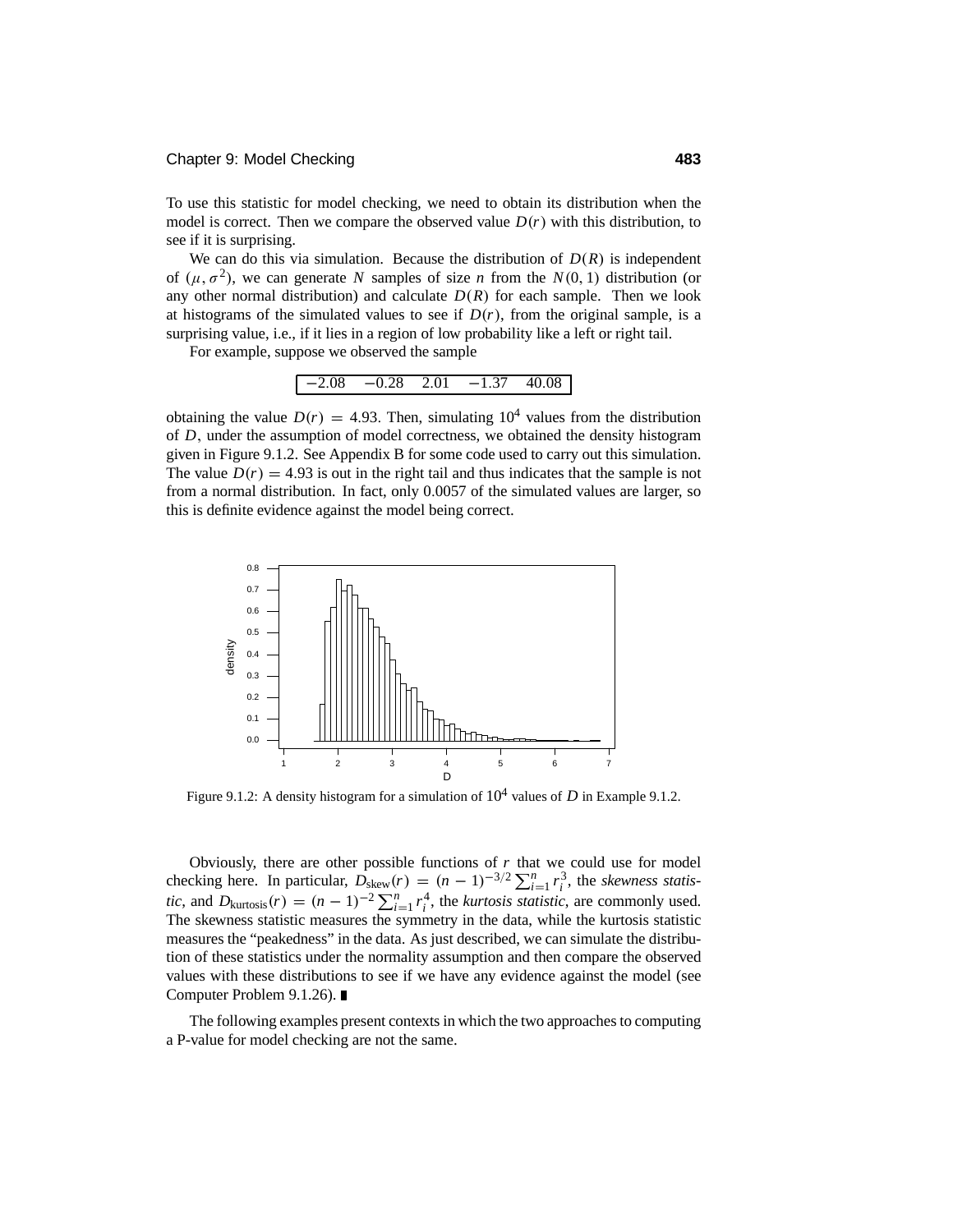### **EXAMPLE 9.1.3** *Location-Scale Cauchy*

Suppose we assume that  $(x_1, \ldots, x_n)$  is a sample from the distribution given by  $\mu$  +  $\sigma Z$ , where  $Z \sim t(1)$  and  $(\mu, \sigma^2) \in R^1 \times (0, \infty)$  is unknown. This time,  $(\bar{x}, s^2)$  is not a minimal sufficient statistic, but the statistic  $r$  defined in Example 9.1.2 is still ancillary (Challenge 9.1.28). We can again simulate values from the distribution of *R* (just generate samples from the  $t(1)$  distribution and compute  $r$  for each sample) to estimate P-values for any discrepancy statistic such as the *D*(*r*) statistics discussed in Example 9.1.2.

#### **EXAMPLE 9.1.4** *Fisher's Exact Test*

Suppose we take a sample of *n* from a population of students and observe the values  $(a_1, b_1), \ldots, (a_n, b_n)$ , where  $a_i$  is gender  $(A = 1)$  indicating male,  $A = 2$  indicating female) and  $b_i$  is a categorical variable for part-time employment status ( $B = 1$  indicating employed,  $B = 2$  indicating unemployed). So each individual is being categorized into one of four categories, namely,

> Category 1, when  $A = 1$ ,  $B = 1$ , Category 2, when  $A = 1$ ,  $B = 2$ , Category 3, when  $A = 2$ ,  $B = 1$ , Category 4, when  $A = 2$ ,  $B = 2$ .

Suppose our model for this situation is that *A* and *B* are independent with  $P(A =$ 1) =  $\alpha_1$ ,  $P(B = 1) = \beta_1$  where  $\alpha_1 \in [0, 1]$  and  $\beta_1 \in [0, 1]$  are completely unknown. Then letting  $X_{ij}$  denote the count for the category, where  $A = i$ ,  $B = j$ , Example 2.8.5 gives that

$$
(X_{11}, X_{12}, X_{21}, X_{22}) \sim \text{Multinomial}(n, \alpha_1 \beta_1, \alpha_1 \beta_2, \alpha_2 \beta_1, \alpha_2 \beta_2).
$$

As we will see in Chapter 10, this model is equivalent to saying that there is no relationship between gender and employment status.

Denoting the observed cell counts by  $(x_{11}, x_{12}, x_{21}, x_{22})$ , the likelihood function is given by

$$
(\alpha_1 \beta_1)^{x_{11}} (\alpha_1 \beta_2)^{x_{12}} (\alpha_2 \beta_1)^{x_{21}} (\alpha_2 \beta_2)^{x_{22}}
$$
  
=  $\alpha_1^{x_{11}+x_{12}} (1-\alpha_1)^{n-x_{11}-x_{12}} \beta_1^{x_{11}+x_{21}} (1-\beta_1)^{n-x_{11}-x_{21}}$   
=  $\alpha_1^{x_1} (1-\alpha_1)^{n-x_1} \beta_1^{x_1} (1-\beta_1)^{n-x_1}$ ,

where  $(x_1, x_1) = (x_{11} + x_{12}, x_{11} + x_{21})$ . Therefore, the MLE (Problem 9.1.14) is given by

$$
(\hat{a}_1, \hat{\beta}_1) = \left(\frac{x_1}{n}, \frac{x_1}{n}\right).
$$

Note that  $\hat{\alpha}_1$  is the proportion of males in the sample and  $\hat{\beta}_1$  is the proportion of all employed in the sample. Because  $(x_1, x_1)$  determines the likelihood function and can be calculated from the likelihood function, we have that  $(x_1, x_1)$  is a minimal sufficient statistic.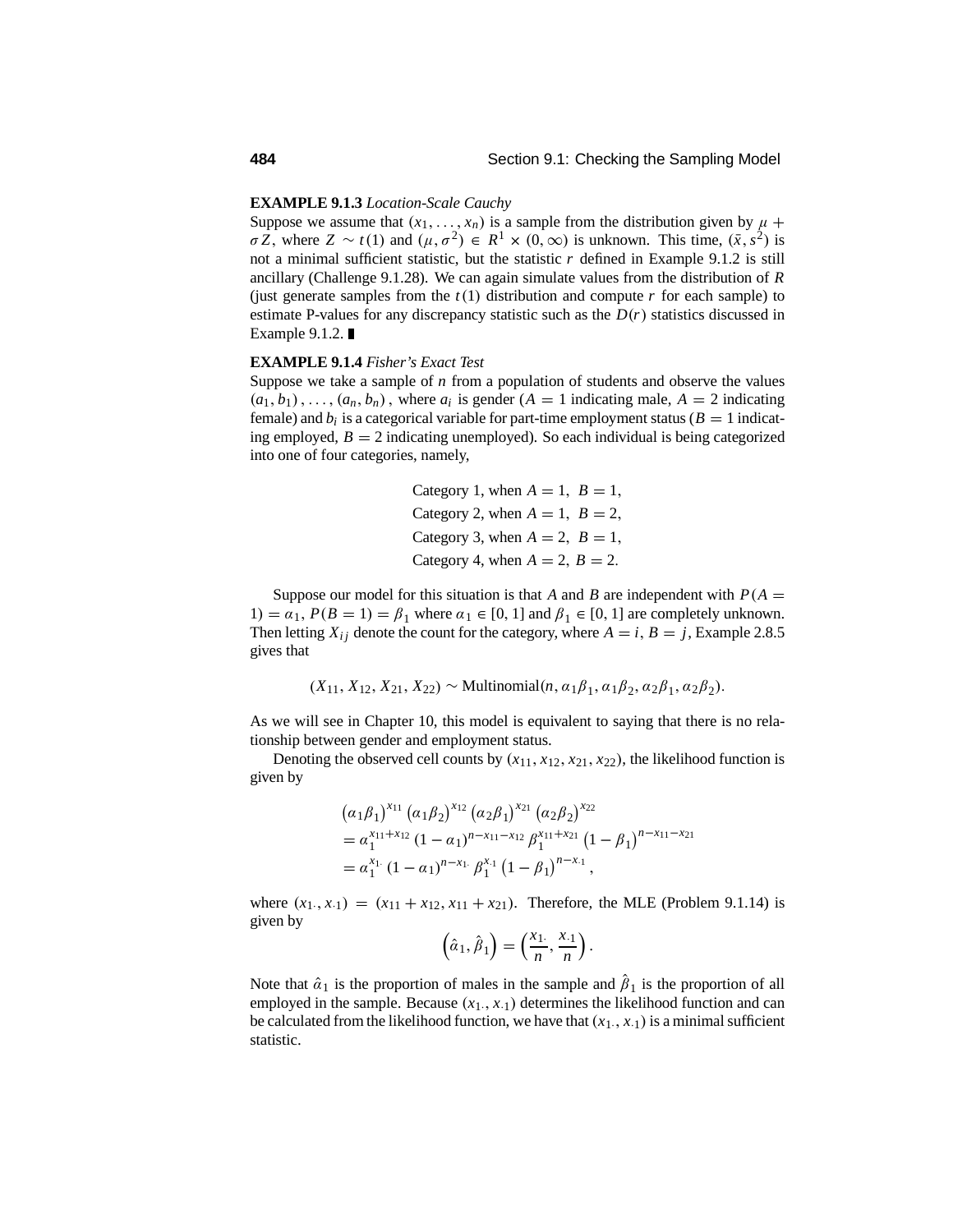In this example, a natural definition of residual does not seem readily apparent. So we consider looking at the conditional distribution of the data, given the minimal sufficient statistic. The conditional distribution of the sample  $(A_1, B_1), \ldots, (A_n, B_n)$ , given the values  $(x_1, x_1)$ , is the uniform distribution on the set of all samples where the restrictions

$$
x_{11} + x_{12} = x_1,
$$
  
\n
$$
x_{11} + x_{21} = x_1,
$$
  
\n
$$
x_{11} + x_{12} + x_{21} + x_{22} = n
$$
 (9.1.2)

are satisfied. Notice that, given  $(x_1, x_1)$ , all the other values in (9.1.2) are determined when we specify a value for  $x_{11}$ .

It can be shown that the number of such samples is equal to (see Problem 9.1.21)

$$
\binom{n}{x_1}\binom{n}{x_1}.
$$

Now the number of samples with prescribed values for  $x_1$ ,  $x_1$ , and  $x_{11} = i$  is given by

$$
\binom{n}{x_1}\binom{x_1}{i}\binom{n-x_1}{x_1-i}.
$$

Therefore, the conditional probability function of  $x_{11}$ , given  $(x_1, x_1)$ , is

$$
P(x_{11}=i | x_1, x_{.1}) = \frac{{\binom{n}{x_1}} {\binom{x_1}{i}} {\binom{n-x_1}{x_{.1}-i}}}{\binom{n}{x_1}} = \frac{{\binom{x_1}{i}} {\binom{n-x_1}{x_{.1}-i}}}{\binom{n}{x_{.1}}}.
$$

This is the Hypergeometric( $n$ ,  $x_1$ ,  $x_1$ .) probability function.

So we have evidence against the model holding whenever  $x_{11}$  is out in the tails of this distribution. Assessing this requires a tabulation of this distribution or the use of a statistical package with the hypergeometric distribution function built in.

As a simple numerical example, suppose that we took a sample of  $n = 20$  students, obtaining  $x_{-1} = 12$  unemployed,  $x_{1-} = 6$  males, and  $x_{11} = 2$  employed males. Then the Hypergeometric(20, 12, 6) probability function is given by the following table.

|  | $p(i)$   0.001 0.017 0.119 0.318 0.358 0.163 0.024 |  |  |  |
|--|----------------------------------------------------|--|--|--|

The probability of getting a value as far, or farther, out in the tails than  $x_{11} = 2$  is equal to the probability of observing a value of  $x_{11}$  with probability of occurrence as small as or smaller, than  $x_{11} = 2$ . This P-value equals

$$
(0.119 + 0.017 + 0.001) + 0.024 = 0.161.
$$

Therefore, we have no evidence against the model of independence between *A* and *B*. Of course, the sample size is quite small here.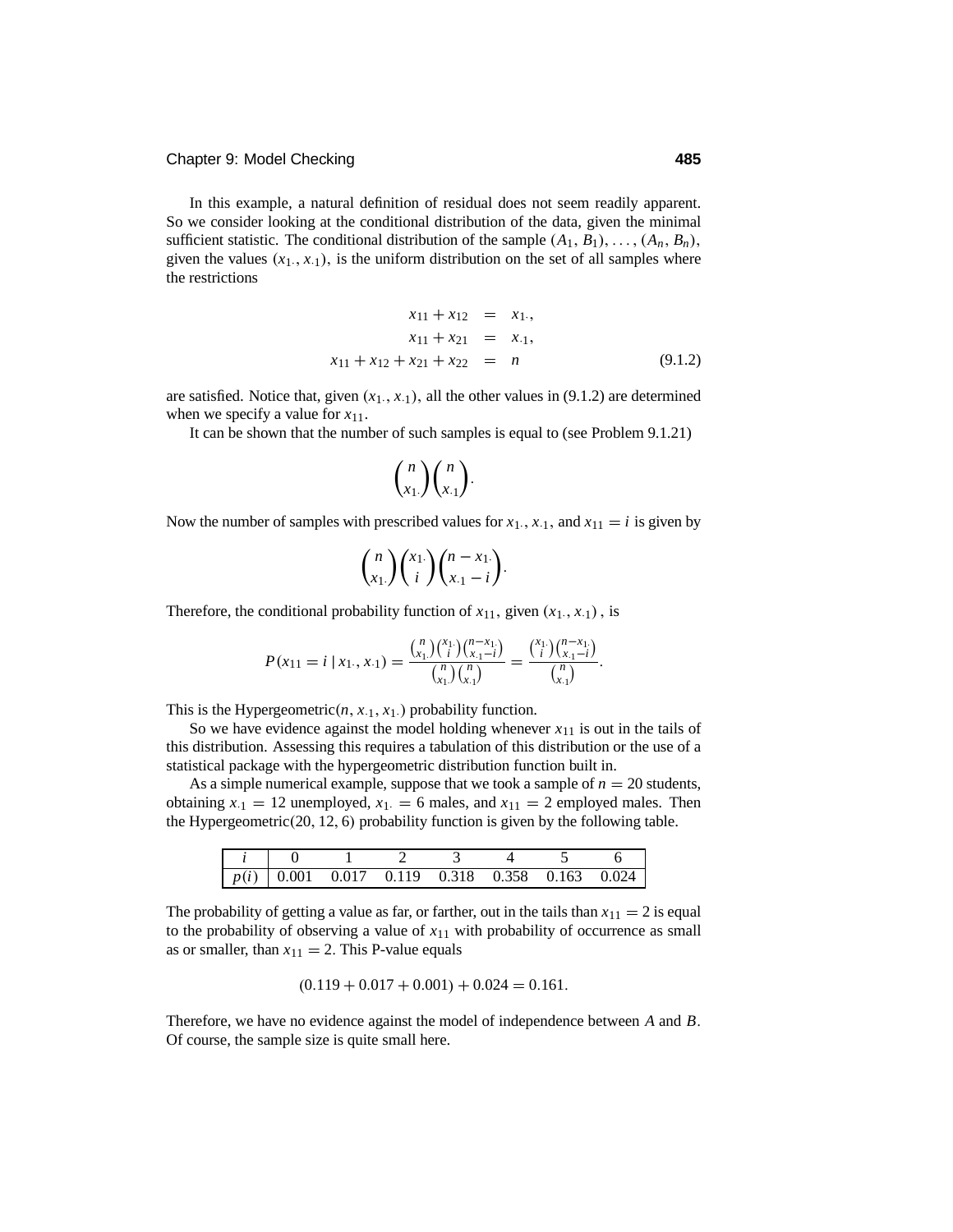There is another approach here to testing the independence of *A* and *B*. In particular, we could only assume the independence of the initial unclassified sample, and then we always have

 $(X_{11}, X_{12}, X_{21}, X_{22}) \sim \text{Multinomial}(n, \alpha_{11}, \alpha_{12}, \alpha_{21}, \alpha_{22}),$ 

where the  $a_{ij}$  comprise an unknown probability distribution. Given this model, we could then test for the independence of *A* and *B*. We will discuss this in Section 10.2.

Another approach to model checking proceeds as follows. We enlarge the model to include more distributions and then test the null hypothesis that the true model is the submodel we initially started with. If we can apply the methods of Section 8.2 to come up with a uniformly most powerful (UMP) test of this null hypothesis, then we will have a check of departures from the model of interest — at least as expressed by the possible alternatives in the enlarged model. If the model passes such a check, however, we are still required to check the validity of the enlarged model. This can be viewed as a technique for generating relevant discrepancy statistics *D*.

# **9.1.1 Residual and Probability Plots**

There is another, more informal approach to checking model correctness that is often used when we have residuals available. These methods involve various plots of the residuals that should exhibit specific characteristics if the model is correct. While this approach lacks the rigor of the P-value approach, it is good at demonstrating gross deviations from model assumptions. We illustrate this via some examples.

#### **EXAMPLE 9.1.5** *Location and Location-Scale Normal Models*

Using the residuals for the location normal model discussed in Example 9.1.1, we have that  $E(R_i) = 0$  and  $Var(R_i) = \sigma_0^2(1 - 1/n)$ . We standardize these values so that they also have variance 1, and so obtain the standardized residuals  $(r_1^*, \ldots, r_n^*)$  given by

$$
r_i^* = \sqrt{\frac{n}{\sigma_0^2 (n-1)}} (x_i - \bar{x}).
$$
\n(9.1.3)

The standardized residuals are distributed  $N(0, 1)$ , and, assuming that *n* is reasonably large, it can be shown that they are approximately independent. Accordingly, we can think of  $r_1^*, \ldots, r_n^*$  as an approximate sample from the  $N(0, 1)$  distribution.

Therefore, a plot of the points  $(i, r_i^*)$  should not exhibit any discernible pattern. Furthermore, all the values in the *<sup>y</sup>*-direction should lie in (−3, <sup>3</sup>), unless of course *n* is very large, in which case we might expect a few values outside this interval. A discernible pattern, or several extreme values, can be taken as some evidence that the model assumption is not correct. Always keep in mind, however, that any observed pattern could have arisen simply from sampling variability when the true model is correct. Simulating a few of these residual plots (just generating several samples of *n* from the  $N(0, 1)$  distribution and obtaining a residual plot for each sample) will give us some idea of whether or not the observed pattern is unusual.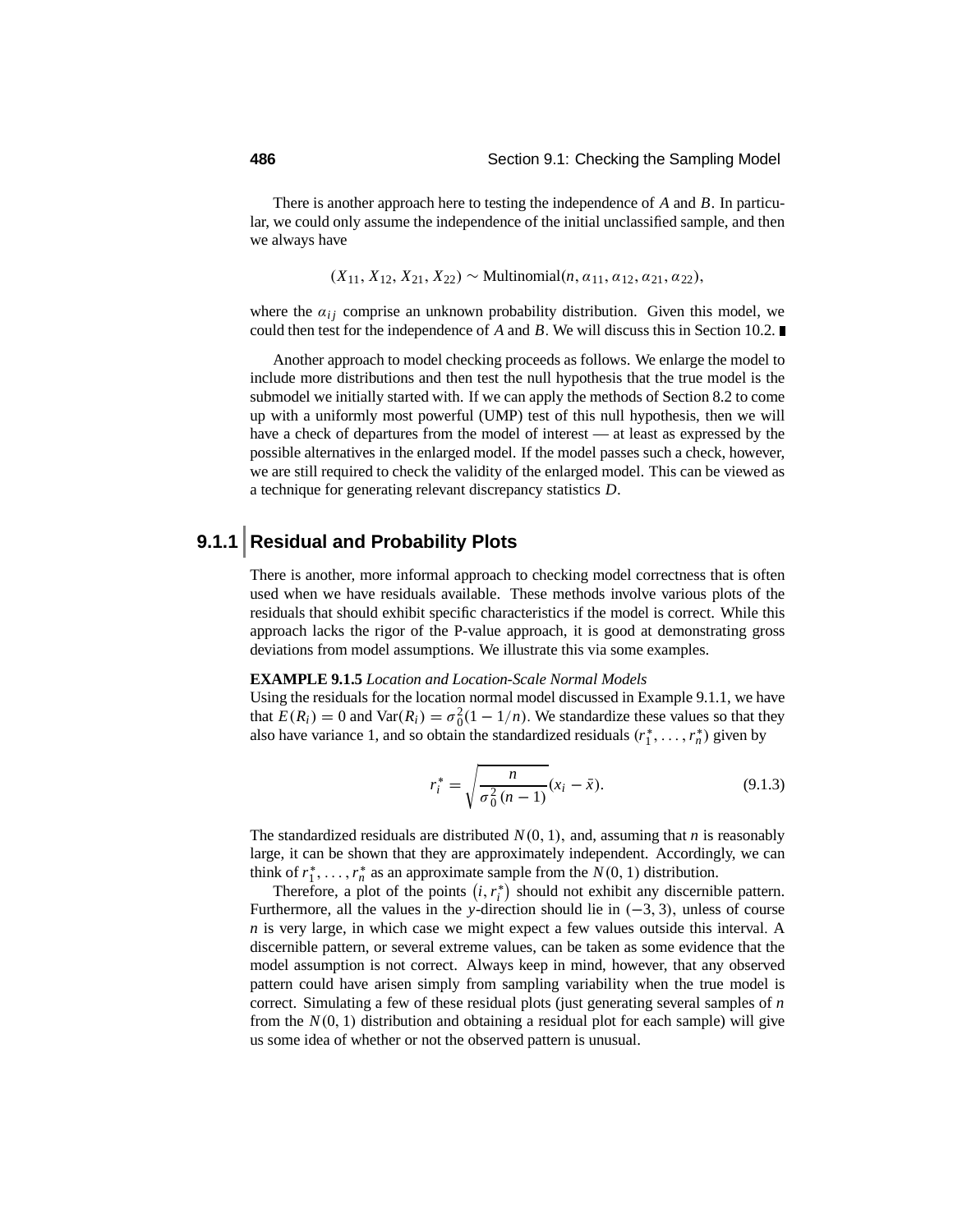# Chapter 9: Model Checking **487**

Figure 9.1.3 shows a plot of the standardized residuals (9.1.3) for a sample of 100 from the *N*(0, 1) distribution. Figure 9.1.4 shows a plot of the standardized residuals for a sample of 100 from the distribution given by  $3^{-1/2}Z$ , where  $Z \sim t$  (3). Note that a *t*(3) distribution has mean 0 and variance equal to 3, so  $\text{Var}(3^{-1/2}Z) = 1$  (Problem 4.6.16). Figure 9.1.5 shows the standardized residuals for a sample of 100 from an Exponential(1) distribution.



Figure 9.1.3: A plot of the standardized residuals for a sample of 100 from an *N*(0, 1) distribution.



Figure 9.1.4: A plot of the standardized residuals for a sample of 100 from  $X = 3^{-1/2}Z$ where  $Z \sim t(3)$ .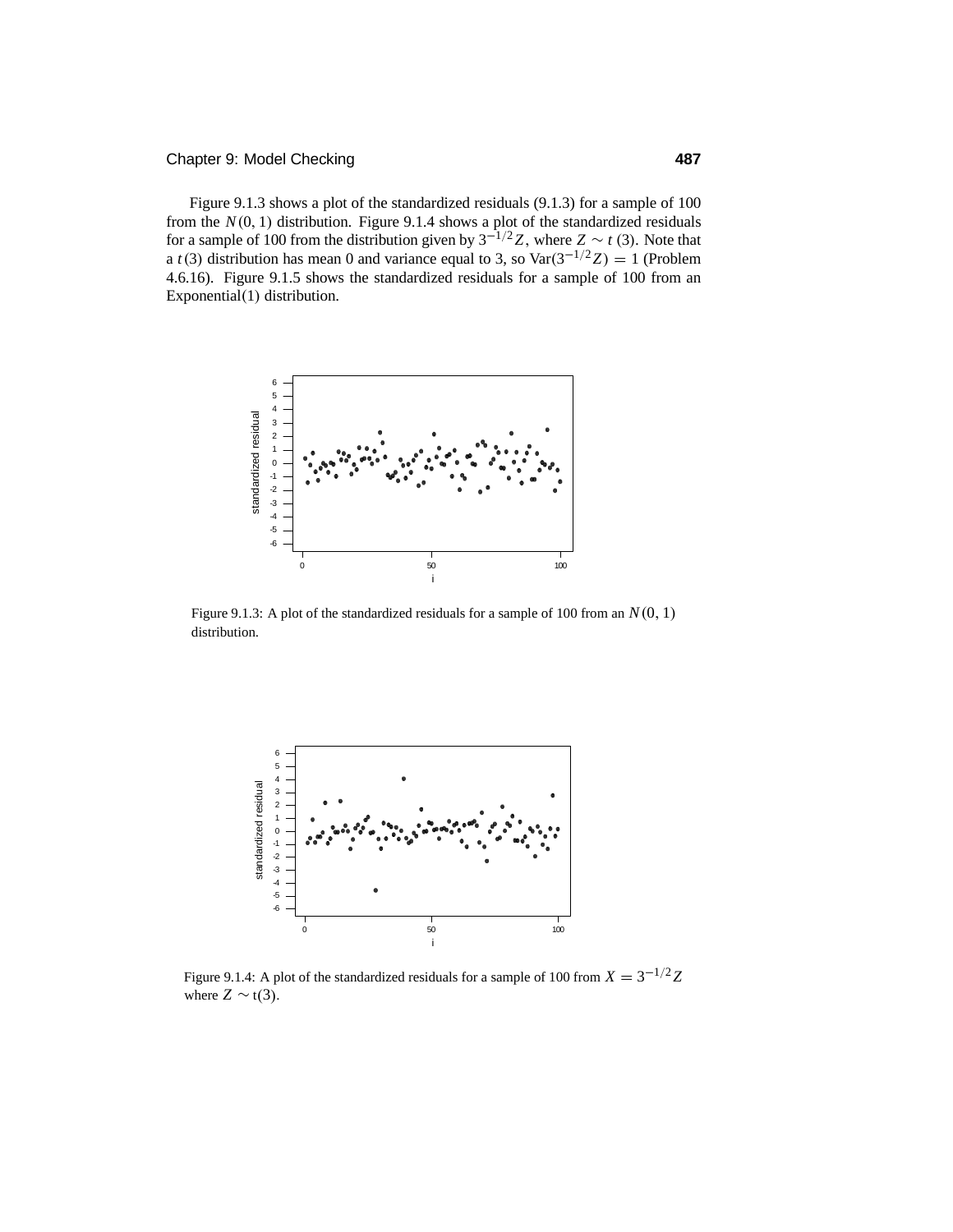

Figure 9.1.5: A plot of the standardized residuals for a sample of 100 from an Exponential(1) distribution.

Note that the distributions of the standardized residuals for all these samples have mean 0 and variance equal to 1. The difference in Figures 9.1.3 and 9.1.4 is due to the fact that the *t* distribution has much longer tails. This is reflected in the fact that a few of the standardized residuals are outside (−3, <sup>3</sup>) in Figure 9.1.4 but not in Figure 9.1.3. Even though the two distributions are quite different — e.g., the  $N(0, 1)$  distribution has all of its moments whereas the  $3^{-1/2}t(3)$  distribution has only two moments the plots of the standardized residuals are otherwise very similar. The difference in Figures 9.1.3 and 9.1.5 is due to the asymmetry in the Exponential(1) distribution, as it is skewed to the right.

Using the residuals for the location-scale normal model discussed in Example 9.1.2, we define the standardized residuals  $r_1^*, \ldots, r_n^*$  by

$$
r_i^* = \sqrt{\frac{n}{s^2(n-1)}} (x_i - \bar{x}).
$$
\n(9.1.4)

Here, the unknown variance is estimated by  $s^2$ . Again, it can be shown that when *n* is large, then  $(r_1^*, \ldots, r_n^*)$  is an approximate sample from the  $N(0, 1)$  distribution. So we plot the values  $(i, r_i^*)$  and interpret the plot just as we described for the location normal model.

It is very common in statistical applications to assume some basic form for the distribution of the data, e.g., we might assume we are sampling from a normal distribution with some mean and variance. To assess such an assumption, the use of a *probability plot* has proven to be very useful.

To illustrate, suppose that  $(x_1, \ldots, x_n)$  is a sample from an  $N(\mu, \sigma^2)$  distribution. Then it can be shown that when *n* is large, the expectation of the *i*-th order statistic satisfies

$$
E(X_{(i)}) \approx \mu + \sigma \Phi^{-1}(i/(n+1)).
$$
 (9.1.5)

If the data value  $x_j$  corresponds to order statistic  $x_{(i)}$  (i.e.,  $x_{(i)} = x_j$ ), then we call  $\Phi^{-1}(i/(n+1))$  the *normal score* of  $x_j$  in the sample. Then (9.1.5) indicates that if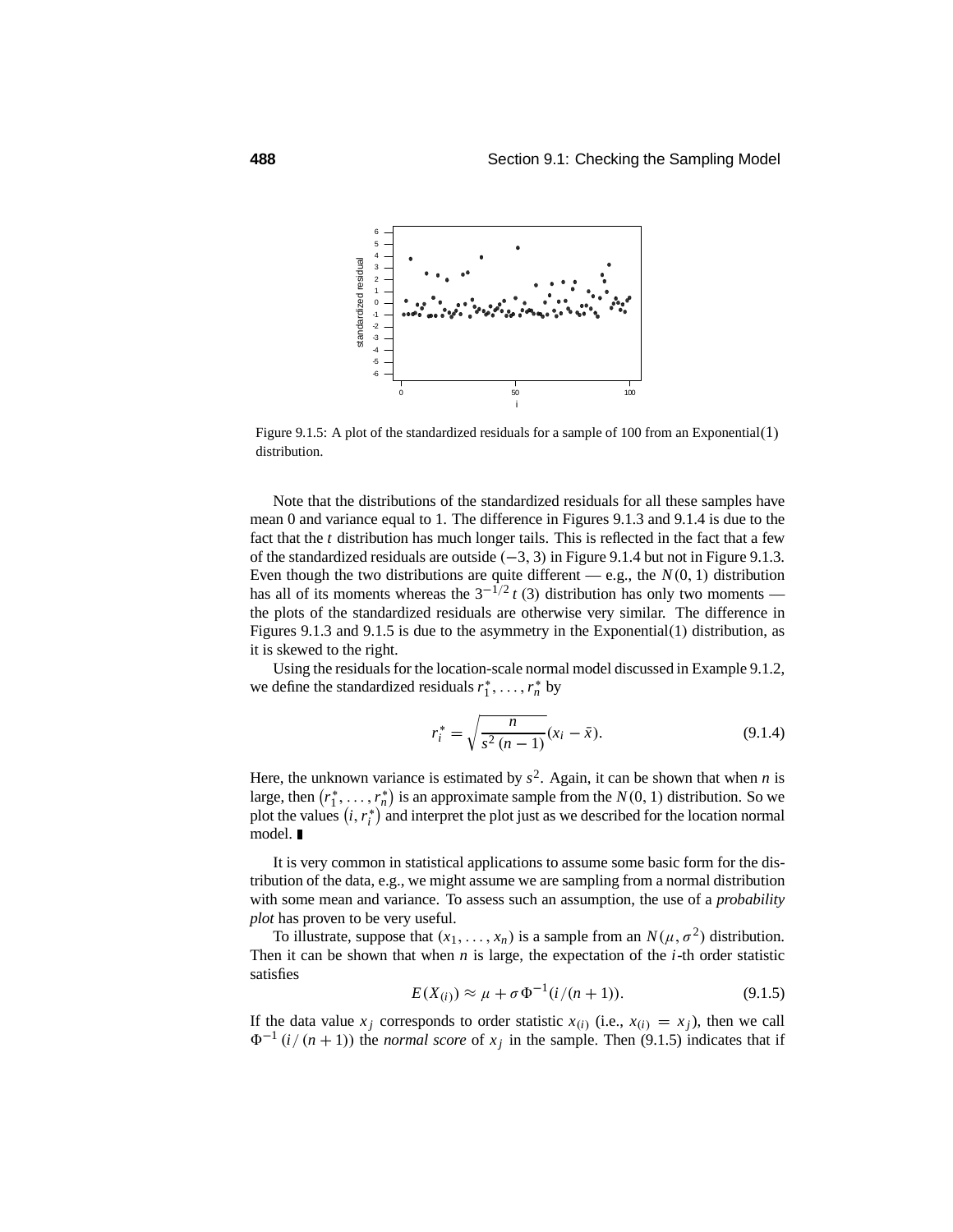we plot the points  $(x_{(i)}, \Phi^{-1}(i/(n + 1)))$ , these should lie approximately on a line with intercept  $\mu$  and slope  $\sigma$ . We call such a plot a *normal probability plot* or *normal quantile plot*. Similar plots can be obtained for other distributions.

### **EXAMPLE 9.1.6** *Location-Scale Normal*

Suppose we want to assess whether or not the following data set can be considered a sample of size  $n = 10$  from some normal distribution.

| 2.00 0.28 0.47 3.33 1.66 8.17 1.18 4.15 6.43 1.77 |  |
|---------------------------------------------------|--|
|---------------------------------------------------|--|

The order statistics and associated normal scores for this sample are given in the following table.

| x(i)                 | 0.28    | 0.47    | 1.18    | 1.66    | 1.77    |
|----------------------|---------|---------|---------|---------|---------|
| $\Phi^{-1}(i/(n+1))$ | $-1.34$ | $-0.91$ | $-0.61$ | $-0.35$ | $-0.12$ |
|                      |         |         |         |         |         |
| $x_{(i)}$            | 2.00    | 3.33    | 4.15    | 6.43    | 8.17    |
| $\Phi^{-1}(i/(n+1))$ | 0.11    | 0.34    | 0.60    | 0.90    | 1.33    |

The values

$$
(x_{(i)}, \Phi^{-1}(i/(n+1)))
$$

are then plotted in Figure 9.1.6. There is some definite deviation from a straight line here, but note that it is difficult to tell whether this is unexpected in a sample of this size from a normal distribution. Again, simulating a few samples of the same size (say, from an  $N(0, 1)$  distribution) and looking at their normal probability plots is recommended. In this case, we conclude that the plot in Figure 9.1.6 looks reasonable.



Figure 9.1.6: Normal probability plot of the data in Example 9.1.6.

We will see in Chapter 10 that the use of normal probability plots of standardized residuals is an important part of model checking for more complicated models. So, while they are not really needed here, we consider some of the characteristics of such plots when assessing whether or not a sample is from a location normal or locationscale normal model.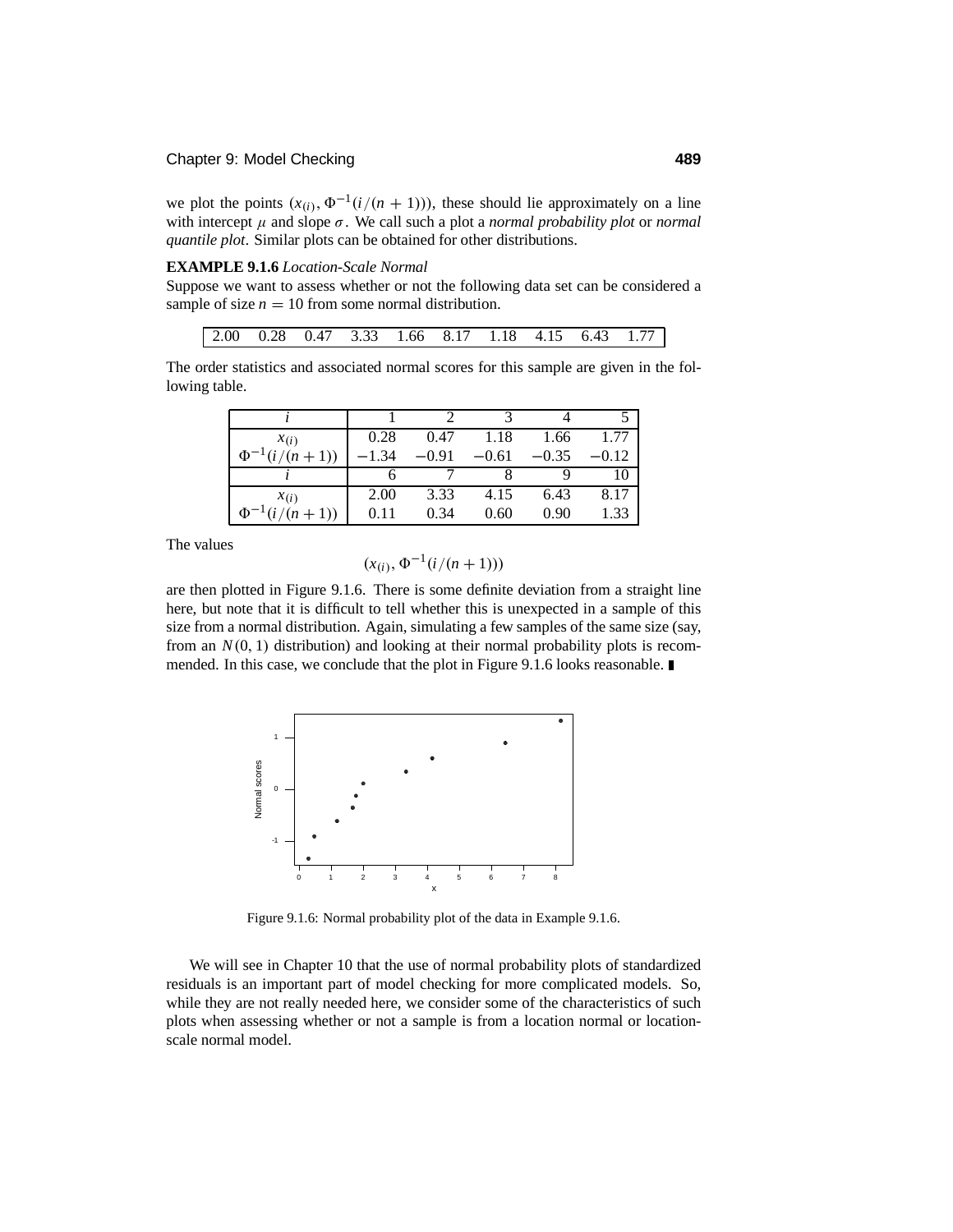Assume that  $n$  is large so that we can consider the standardized residuals, given by  $(9.1.3)$  or  $(9.1.4)$  as an approximate sample from the  $N(0, 1)$  distribution. Then a normal probability plot of the standardized residuals should be approximately linear, with *y*-intercept approximately equal to 0 and slope approximately equal to 1. If we get a substantial deviation from this, then we have evidence that the assumed model is incorrect.

In Figure 9.1.7, we have plotted a normal probability plot of the standardized residuals for a sample of  $n = 25$  from an  $N(0, 1)$  distribution. In Figure 9.1.8, we have plotted a normal probability plot of the standardized residuals for a sample of  $n = 25$ from the distribution given by  $X = 3^{-1/2}Z$ , where  $Z \sim t(3)$ . Both distributions have mean 0 and variance 1, so the difference in the normal probability plots is due to other distributional differences.



Figure 9.1.7: Normal probability plot of the standardized residuals of a sample of 25 from an  $N(0, 1)$  distribution.



Figure 9.1.8: Normal probability plot of the standardized residuals of a sample of 25 from  $X = 3^{-1/2}Z$  where  $Z \sim t(3)$ .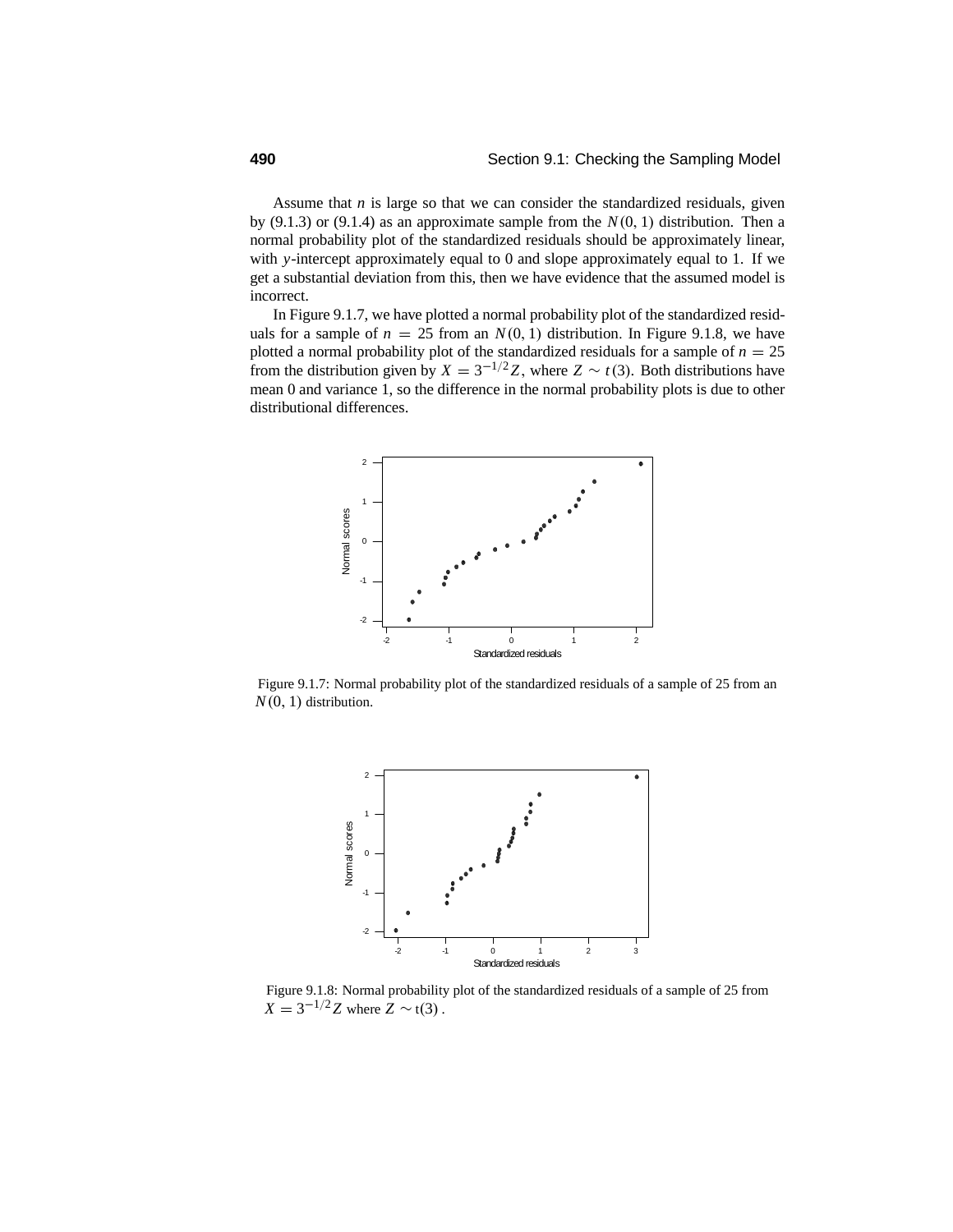Chapter 9: Model Checking **491**

# **9.1.2 The Chi-Squared Goodness of Fit Test**

The chi-squared goodness of fit test has an important historical place in any discussion of assessing model correctness. We use this test to assess whether or not a categorical random variable *W*, which takes its values in the finite sample space  $\{1, 2, \ldots, k\}$ , has a specified probability measure *P*, after having observed a sample  $(w_1, \ldots, w_n)$ . When we have a random variable that is discrete and takes infinitely many values, then we partition the possible values into *k* categories and let *W* simply indicate which category has occurred. If we have a random variable that is quantitative, then we partition  $R<sup>1</sup>$ into *k* subintervals and let *W* indicate in which interval the response occurred. In effect, we want to check whether or not a specific probability model, as given by *P*, is correct for *W* based on an observed sample.

Let  $(X_1, \ldots, X_k)$  be the observed counts or frequencies of  $1, \ldots, k$ , respectively. If *P* is correct, then, from Example 2.8.5,

$$
(X_1, \ldots, X_k) \sim \text{Multinomial}(n, p_1, \ldots, p_k)
$$

where  $p_i = P({i})$ . This implies that  $E(X_i) = np_i$  and  $Var(X_i) = np_i(1 - p_i)$  (recall that *X<sub>i</sub>* ∼ Binomial(*n*,  $p_i$ )). From this, we deduce that

$$
R_i = \frac{X_i - np_i}{\sqrt{np_i(1 - p_i)}} \stackrel{D}{\to} N(0, 1)
$$
 (9.1.6)

as  $n \to \infty$  (see Example 4.4.9).

For finite *n*, the distribution of  $R_i$ , when the model is correct, is dependent on *P*, but the limiting distribution is not. Thus we can think of the *Ri* as standardized residuals when  $n$  is large. Therefore, it would seem that a reasonable discrepancy statistic is given by the sum of the squares of the standardized residuals with  $\sum_{i=1}^{k} R_i^2$ approximately distributed  $\chi^2(k)$ . The restriction  $x_1 + \cdots + x_k = n$  holds, however, so the  $R_i$  are not independent and the limiting distribution is not  $\chi^2(k)$ . We do, however, have the following result, which provides a similar discrepancy statistic.

**Theorem 9.1.1** If 
$$
(X_1, ..., X_k) \sim \text{Multinomial}(n, p_1, ..., p_k)
$$
, then  
\n
$$
X^2 = \sum_{i=1}^k (1 - p_i) R_i^2 = \sum_{i=1}^k \frac{(X_i - np_i)^2}{np_i} \xrightarrow{D} \chi^2 (k - 1)
$$
\nas  $n \to \infty$ .

The proof of this result is a little too involved for this text, so see, for example, Theorem 17.2 of *Asymptotic Statistics* by A. W. van der Vaart (Cambridge University Press, Cambridge, 1998), which we will use here.

We refer to  $X^2$  as the *chi-squared statistic*. The process of assessing the correctness of the model by computing the P-value  $P(X^2 \ge X_0^2)$ , where  $X^2 \sim \chi^2 (k-1)$  and  $X_0^2$  is the observed value of the chi-squared statistic, is referred to as the *chi-squared goodness of fit test*. Small P-values near 0 provide evidence of the incorrectness of the probability model. Small P-values indicate that some of the residuals are too large.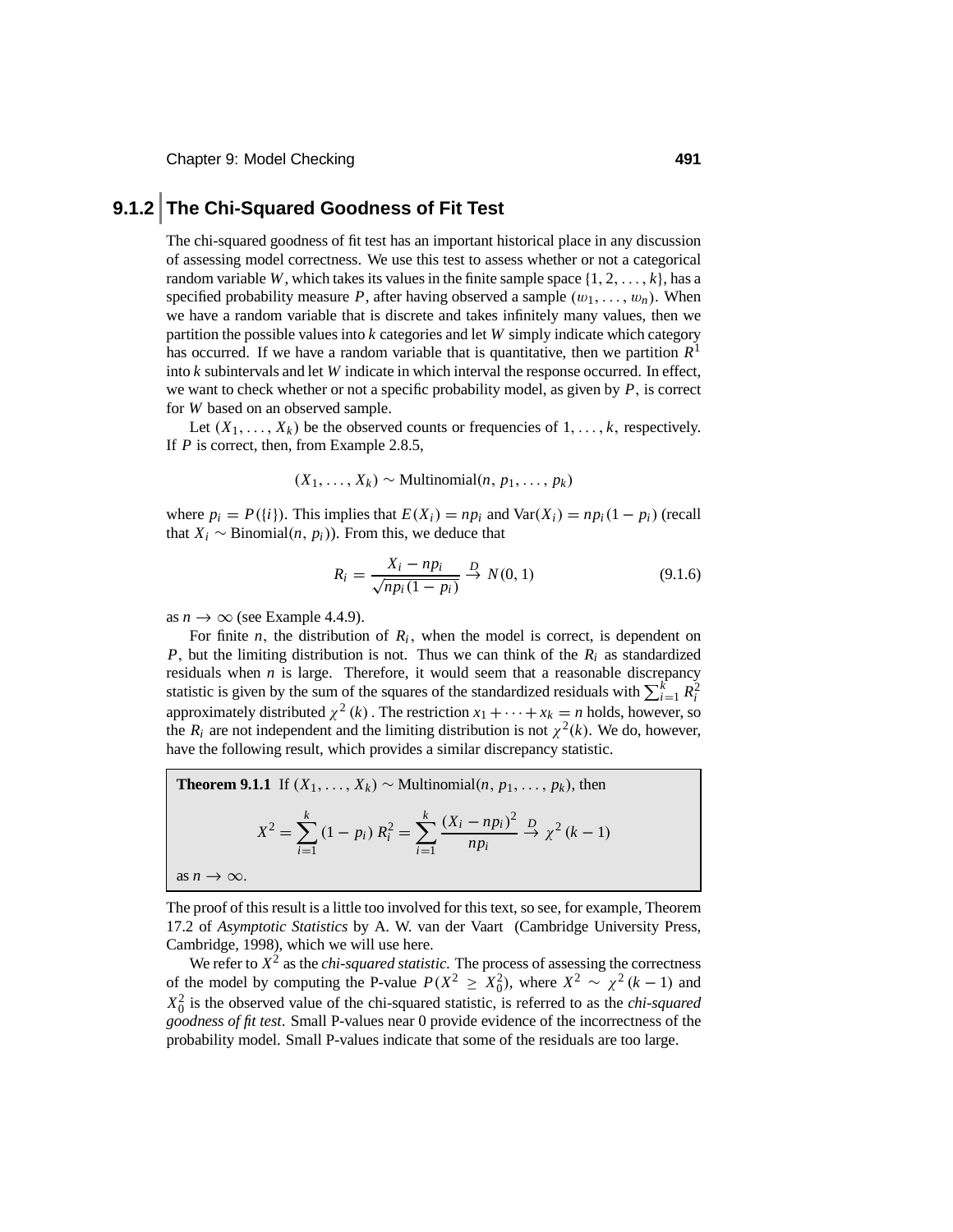Note that the *i*th term of the chi-squared statistic can be written as

$$
\frac{(X_i - np_i)^2}{np_i} = \frac{(\text{number in the } i \text{th cell } - \text{ expected number in the } i \text{th cell})^2}{\text{expected number in the } i \text{th cell}}.
$$

It is recommended, for example, in *Statistical Methods*, by G. Snedecor and W. Cochran (Iowa State Press, 6th ed., Ames, 1967) that grouping (combining cells) be employed to ensure that  $E(X_i) = np_i \ge 1$  for every *i*, as simulations have shown that this improves the accuracy of the approximation to the P-value.

We consider an important application.

#### **EXAMPLE 9.1.7** *Testing the Accuracy of a Random Number Generator*

In effect, every Monte Carlo simulation can be considered to be a set of mathematical operations applied to a stream of numbers  $U_1, U_2, \ldots$  in [0, 1] that are supposed to be i.i.d. Uniform[0, 1]. Of course, they cannot satisfy this requirement exactly because they are generated according to some deterministic function. Typically, a function  $f : [0, 1]^m \to [0, 1]$  is chosen and is applied iteratively to obtain the sequence. So we select  $U_1, \ldots, U_m$  as initial *seed values* and then  $U_{m+1} = f(U_1, \ldots, U_m)$ ,  $U_{m+2} =$  $f(U_2, \ldots, U_{m+1})$ , etc. There are many possibilities for *f*, and a great deal of research and study have gone into selecting functions that will produce sequences that adequately mimic the properties of an i.i.d. Uniform[0, 1] sequence.

Of course, it is always possible that the underlying *f* used in a particular statistical package or other piece of software is very poor. In such a case, the results of the simulations can be grossly in error. How do we assess whether a particular *f* is good or not? One approach is to run a battery of statistical tests to see whether the sequence is behaving as we know an ideal sequence would.

For example, if the sequence  $U_1, U_2, \ldots$  is i.i.d. Uniform[0, 1], then

 $[10U_1]$ ,  $[10U_2]$ , ...

is i.i.d. Uniform $\{1, 2, \ldots, 10\}$  ([x] denotes the smallest integer greater than *x*, e.g.,  $[3.2] = 4$ ). So we can test the adequacy of the underlying function f by generating  $U_1, \ldots, U_n$  for large *n*, putting  $x_i = \lfloor 10U_i \rfloor$ , and then carrying out a chi-squared goodness of fit test with the 10 categories  $\{1, \ldots, 10\}$  with each cell probability equal to 1/10.

Doing this using a popular statistical package (with  $n = 10<sup>4</sup>$ ) gave the following table of counts  $x_i$  and standardized residuals  $r_i$  as specified in (9.1.6).

| i.             | $x_i$ | $r_i$      |
|----------------|-------|------------|
| 1              | 993   | $-0.23333$ |
| $\overline{2}$ | 1044  | 1.46667    |
| 3              | 1061  | 2.03333    |
| 4              | 1021  | 0.70000    |
| 5              | 1017  | 0.56667    |
| 6              | 973   | $-0.90000$ |
| 7              | 975   | $-0.83333$ |
| 8              | 965   | $-1.16667$ |
| 9              | 996   | $-0.13333$ |
| 10             | 955   | $-1.50000$ |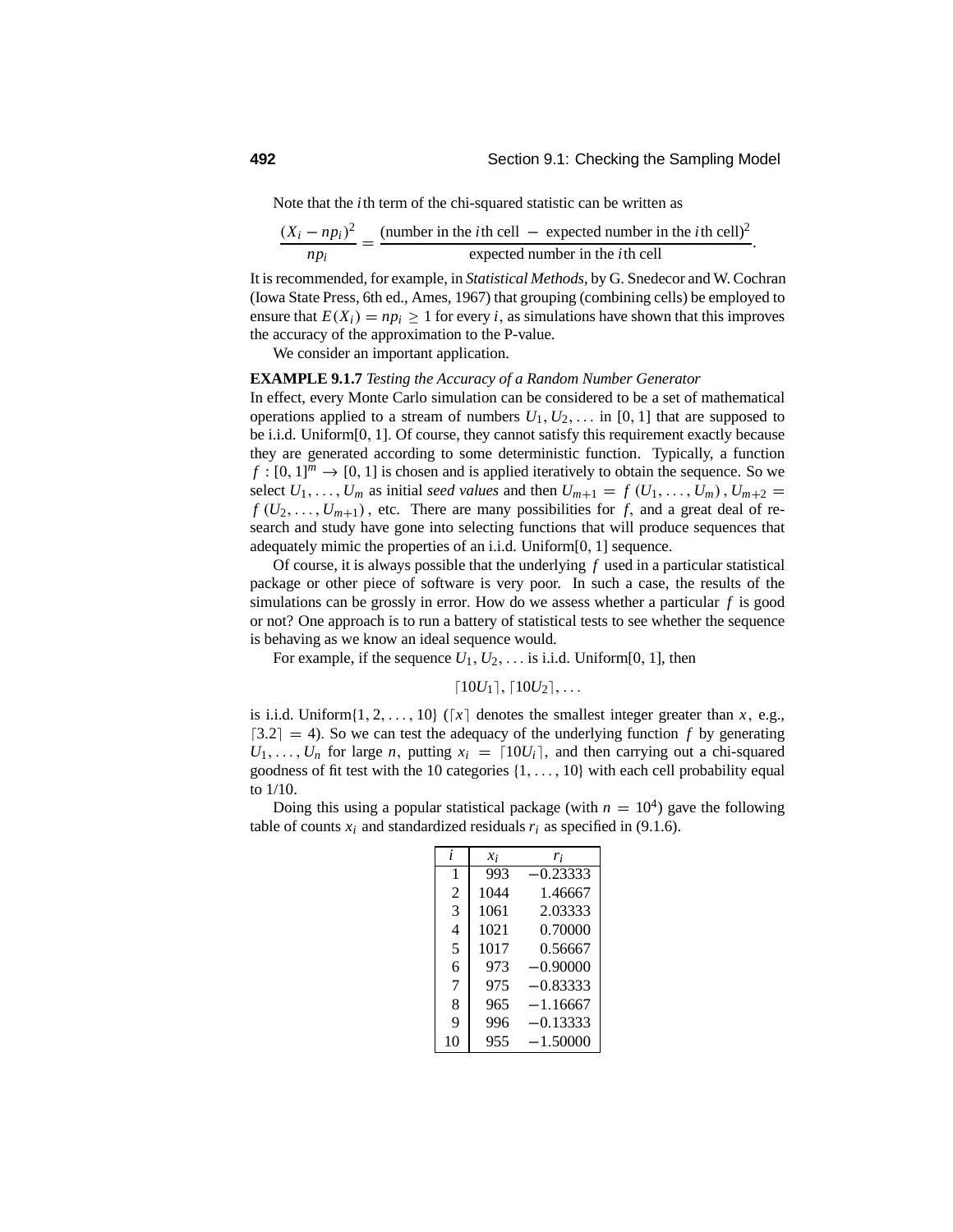All the standardized residuals look reasonable as possible values from an  $N(0, 1)$  distribution. Furthermore,

$$
X_0^2 = (1 - 0.1) \begin{cases} (-0.23333)^2 + (1.46667)^2 + (2.03333)^2 \\ + (0.70000)^2 + (0.56667)^2 + (-0.90000)^2 \\ + (-0.83333)^2 + (-1.16667)^2 + (-0.13333)^2 \\ + (-1.50000)^2 \end{cases}
$$
  
= 11.0560

gives the P-value  $P(X^2 \ge 11.0560) = 0.27190$  when  $X^2 \sim \chi^2(9)$ . This indicates that we have no evidence that the random number generator is defective.

Of course, the story does not end with a single test like this. Many other features of the sequence should be tested. For example, we might want to investigate the independence properties of the sequence and so test if each possible combination of  $(i, j)$ occurs with probability 1/100, etc.

More generally, we will not have a prescribed probability distribution *P* for *X* but rather a statistical model  $\{P_{\theta} : \theta \in \Omega\}$ , where each  $P_{\theta}$  is a probability measure on the finite set  $\{1, 2, \ldots, k\}$ . Then, based on the sample from the model, we have that

$$
(X_1, ..., X_k)
$$
 ~ Multinomial $(n, p_1(\theta), ..., p_k(\theta))$ 

where  $p_i(\theta) = P_{\theta}(\{i\}).$ 

Perhaps a natural way to assess whether or not this model fits the data is to find the MLE  $\hat{\theta}$  from the likelihood function

$$
L(\theta \mid x_1, \ldots, x_k) = (p_1(\theta))^{x_1} \cdots (p_k(\theta))^{x_k}
$$

and then look at the standardized residuals

$$
r_i(\hat{\theta}) = \frac{x_i - np_i(\hat{\theta})}{\sqrt{np_i(\hat{\theta})(1 - p_i(\hat{\theta}))}}
$$

.

We have the following result, which we state without proof.

**Theorem 9.1.2** Under conditions (similar to those discussed in Section 6.5), we have that  $R_i(\hat{\theta}) \stackrel{D}{\rightarrow} N(0, 1)$  and  $X^2 = \sum^k$ *<sup>i</sup>*=<sup>1</sup>  $(1 - p_i(\hat{\theta})) R_i^2(\hat{\theta}) = \sum^k$ *<sup>i</sup>*=<sup>1</sup>  $\frac{(X_i - np_i(\hat{\theta}))^2}{(X_i - np_i(\hat{\theta}))^2}$  $np_i(\hat{\theta})$  $\stackrel{D}{\rightarrow} \chi^2 (k-1 - \dim \Omega)$ as  $n \to \infty$ .

By dim  $\Omega$ , we mean the dimension of the set  $\Omega$ . Loosely speaking, this is the minimum number of coordinates required to specify a point in the set, e.g., a line requires one coordinate (positive or negative distance from a fixed point), a circle requires one coordinate, a plane in  $R<sup>3</sup>$  requires two coordinates, etc. Of course, this result implies that the number of cells must satisfy  $k > 1 + \dim \Omega$ .

 $\mathbf{I}$  $\mathbf{I}$ 

 $\vert$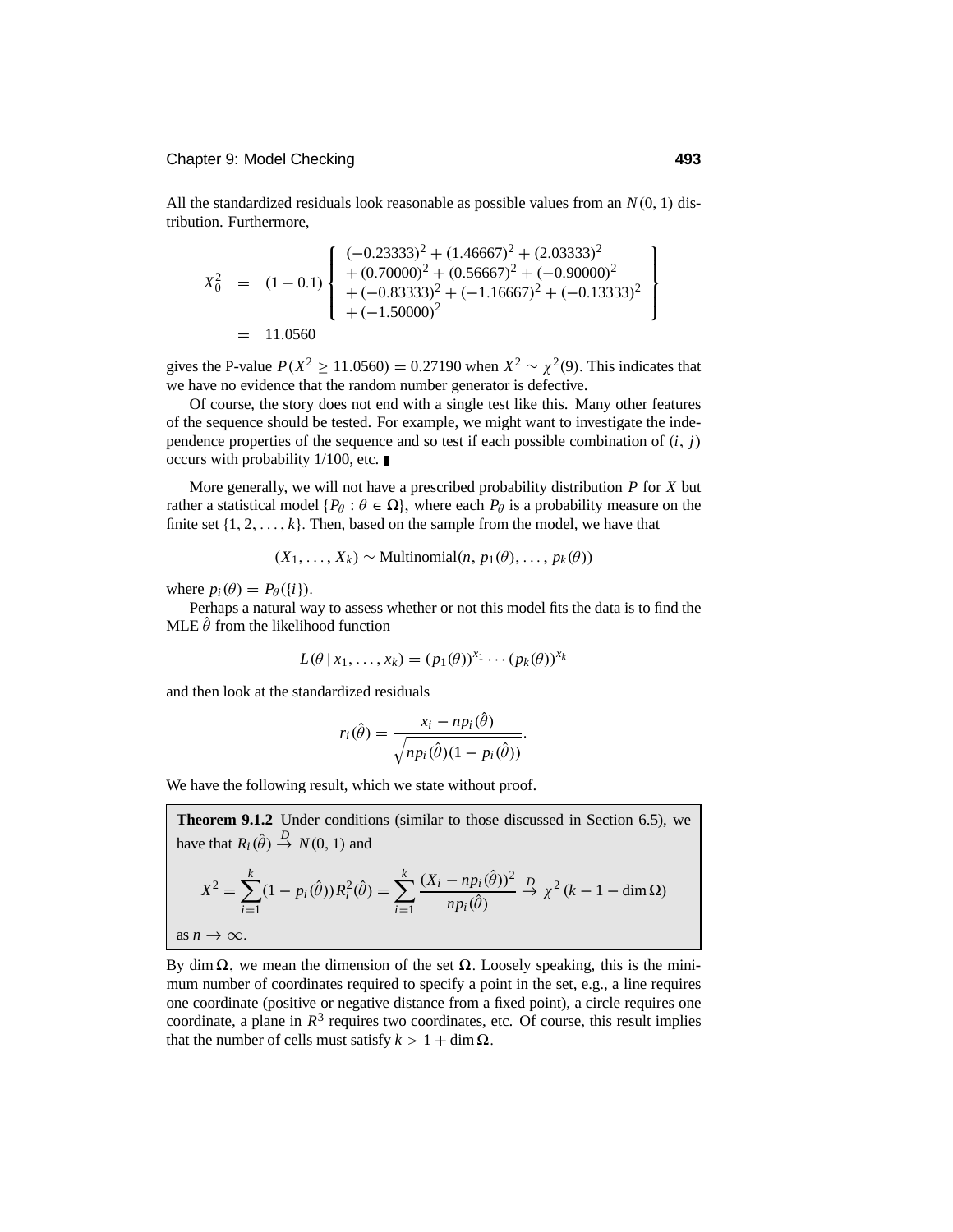Consider an example.

### **EXAMPLE 9.1.8** *Testing for Exponentiality*

Suppose that a sample of lifelengths of light bulbs (measured in thousands of hours) is supposed to be from an Exponential( $\theta$ ) distribution, where  $\theta \in \Omega = (0,\infty)$  is unknown. So here dim  $\Omega = 1$ , and we require at least two cells for the chi-squared test. The manufacturer expects that most bulbs will last at least 1000 hours, 50% will last less than 2000 hours, and most will have failed by 3000 hours. So based on this, we partition the sample space as

$$
(0, \infty) = (0, 1] \cup (1, 2] \cup (2, 3] \cup (3, \infty).
$$

Suppose that a sample of  $n = 30$  light bulbs was taken and that the counts  $x_1 = 5$ ,  $x_2 = 16$ ,  $x_3 = 8$ , and  $x_4 = 1$  were obtained for the four intervals, respectively. Then the likelihood function based on these counts is given by

$$
L(\theta \mid x_1, \ldots, x_4 0 = (1 - e^{-\theta})^5 (e^{-\theta} - e^{-2\theta})^{16} (e^{-2\theta} - e^{-3\theta})^8 (e^{-3\theta})^1,
$$

because, for example, the probability of a value falling in (1, 2] is  $e^{-\theta} - e^{-2\theta}$ , and we have  $x_2 = 16$  observations in this interval. Figure 9.1.9 is a plot of the log-likelihood.



Figure 9.1.9: Plot of the log-likelihood function in Example 9.1.8.

By successively plotting the likelihood on shorter and shorter intervals, the MLE was determined to be  $\hat{\theta} = 0.603535$ . This value leads to the probabilities

$$
p_1(\hat{\theta}) = 1 - e^{-0.603535} = 0.453125,
$$
  
\n
$$
p_2(\hat{\theta}) = e^{-0.603535} - e^{-2(0.603535)} = 0.247803,
$$
  
\n
$$
p_3(\hat{\theta}) = e^{-2(0.603535)} - e^{-3(0.603535)} = 0.135517,
$$
  
\n
$$
p_4(\hat{\theta}) = e^{-3(0.603535)} = 0.163555,
$$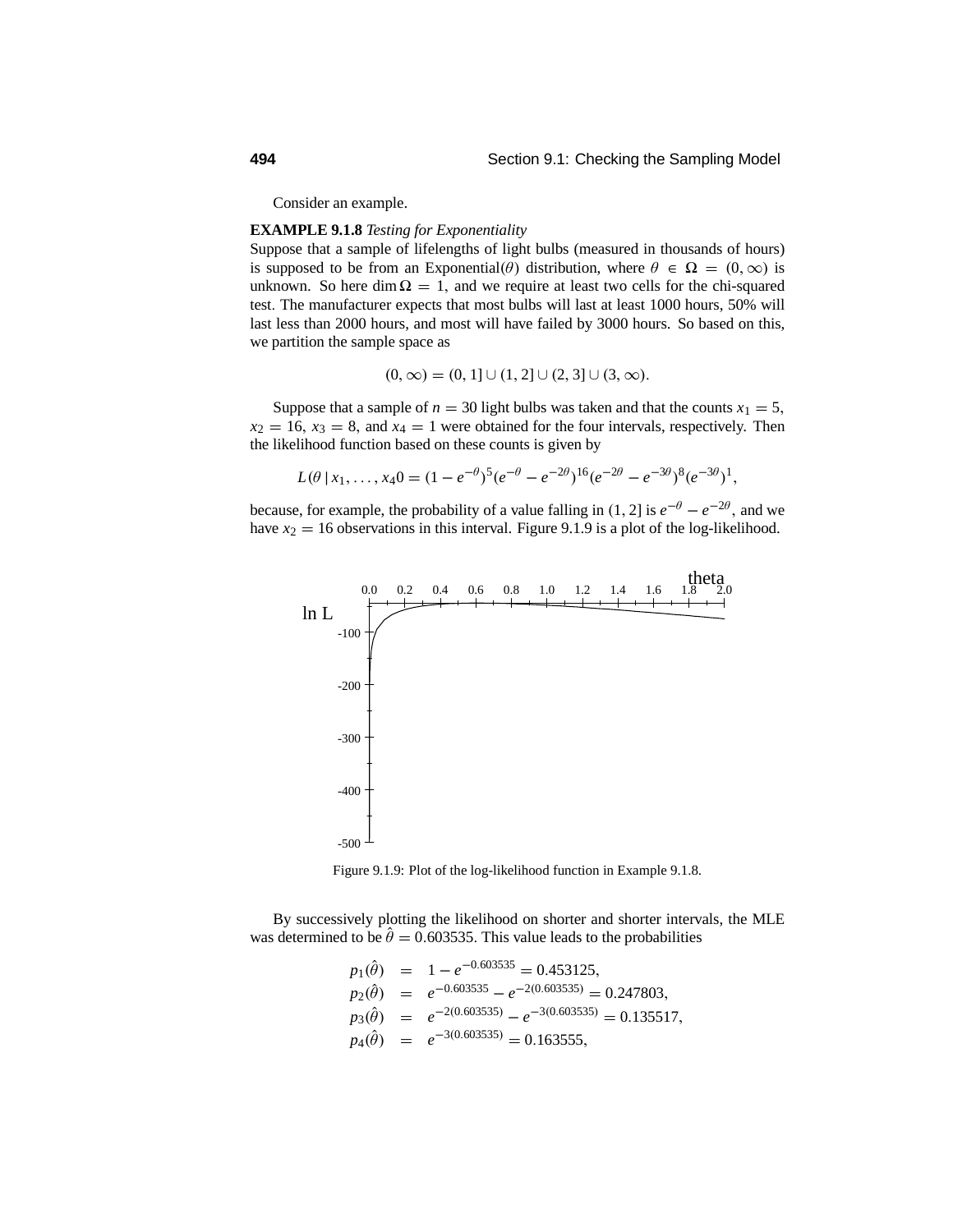the fitted values

$$
30p_1(\hat{\theta}) = 13.59375,
$$
  
\n
$$
30p_2(\hat{\theta}) = 7.43409,
$$
  
\n
$$
30p_3(\hat{\theta}) = 4.06551,
$$
  
\n
$$
30p_4(\hat{\theta}) = 4.90665,
$$

and the standardized residuals

$$
r_1(\hat{\theta}) = (5 - 13.59375) / \sqrt{30 (0.453125) (1 - 0.453125)} = -3.151875,
$$
  
\n
$$
r_2(\hat{\theta}) = (16 - 7.43409) / \sqrt{30 (0.247803) (1 - 0.247803)} = 3.622378,
$$
  
\n
$$
r_3(\hat{\theta}) = (8 - 4.06551) / \sqrt{30 (0.135517) (1 - 0.135517)} = 2.098711,
$$
  
\n
$$
r_4(\hat{\theta}) = (1 - 4.90665) / \sqrt{30 (0.163555) (1 - 0.163555)} = -1.928382.
$$

Note that two of the standardized residuals look large. Finally, we compute

$$
X_0^2 = (1 - 0.453125) (-3.151875)^2 + (1 - 0.247803) (3.622378)^2
$$
  
+ (1 - 0.135517) (2.098711)<sup>2</sup> + (1 - 0.163555) (-1.928382)<sup>2</sup>  
= 22.221018

and

$$
P\left(X^2 \ge 22.221018\right) = 0.0000
$$

when  $X^2 \sim \chi^2$  (2). Therefore, we have strong evidence that the Exponential( $\theta$ ) model is not correct for these data and we would not use this model to make inference about θ.

Note that we used the MLE of  $\theta$  based on the count data and not the original sample! If instead we were to use the MLE for  $\theta$  based on the original sample (in this case, equal to  $\bar{x}$  and so much easier to compute), then Theorem 9.1.2 would no longer be valid.

The chi-squared goodness of fit test is but one of many discrepancy statistics that have been proposed for model checking in the statistical literature. The general approach is to select a discrepancy statistic  $D$ , like  $X^2$ , such that the exact or asymptotic distribution of *D* is independent of  $\theta$  and known. We then compute a P-value based on *D*. The *Kolmogorov–Smirnov test* and the *Cramer–von Mises test* are further examples of such discrepancy statistics, but we do not discuss these here.

# **9.1.3 Prediction and Cross-Validation**

Perhaps the most rigorous test that a scientific model or theory can be subjected to is assessing how well it predicts new data after it has been fit to an independent data set. In fact, this is a crucial step in the acceptance of any new empirically developed scientific theory — to be accepted, it must predict new results beyond the data that led to its formulation.

If a model does not do a good job at predicting new data, then it is reasonable to say that we have evidence against the model being correct. If the model is too simple, then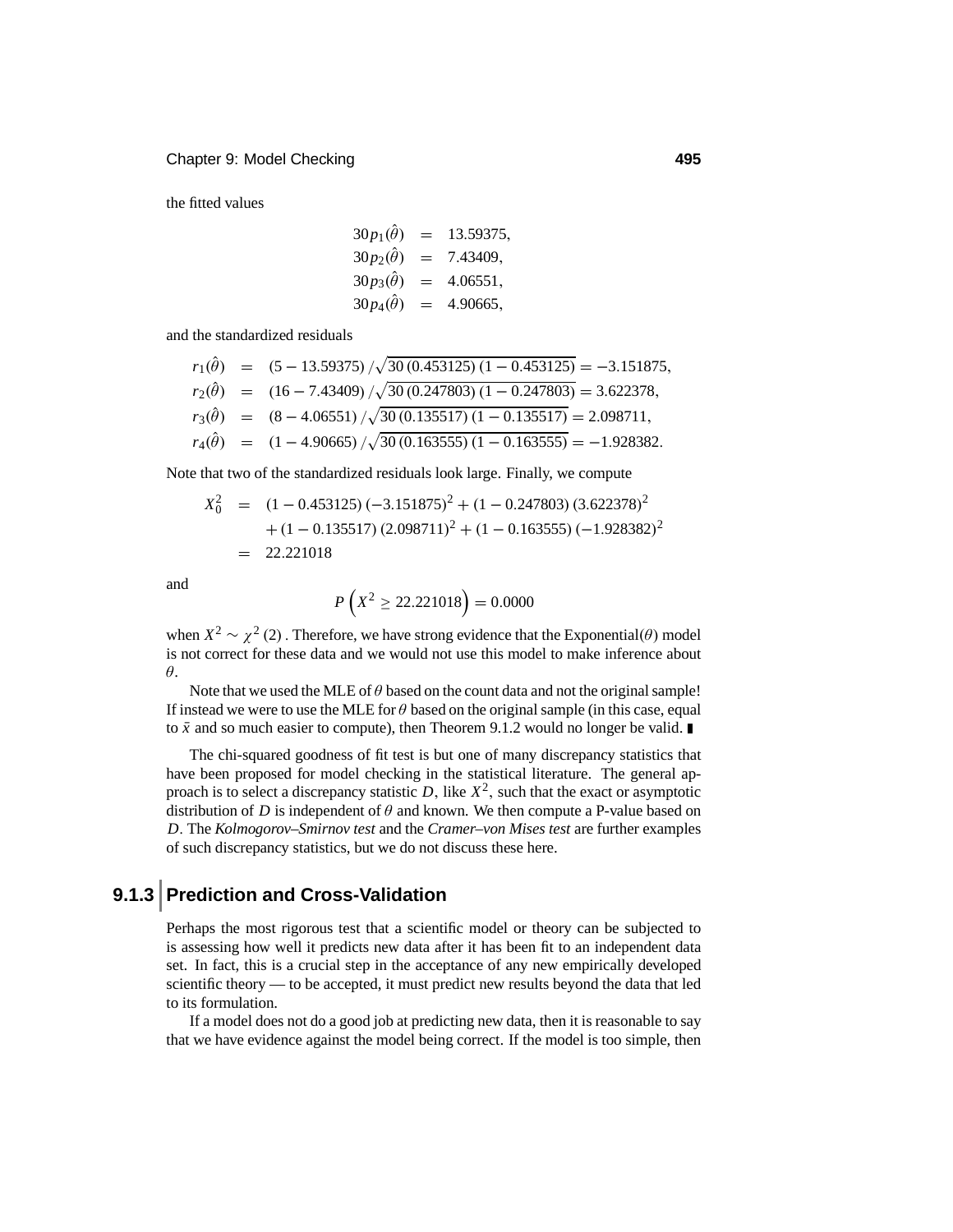the fitted model will underfit the observed data and also the future data. If the model is too complicated, then the model will overfit the original data, and this will be detected when we consider the new data in light of this fitted model.

In statistical applications, we typically cannot wait until new data are generated to check the model. So statisticians use a technique called *cross-validation*. For this, we split an original data set  $x_1, \ldots, x_n$  into two parts: the *training set T*, comprising *k* of the data values and used to fit the model; and the *validation set V*, which comprises the remaining  $n - k$  data values. Based on the training data, we construct predictors of various aspects of the validation data. Using the discrepancies between the predicted and actual values, we then assess whether or not the validation set *V* is surprising as a possible future sample from the model.

Of course, there are

#### \$ *n k*  $\lambda$

possible such splits of the data and we would not want to make a decision based on just one of these. So a cross-validational analysis will have to take this into account. Furthermore, we will have to decide how to measure the discrepancies between *T* and *V* and choose a value for *k*. We do not pursue this topic any further in this text.

# **9.1.4 What Do We Do When a Model Fails?**

So far we have been concerned with determining whether or not an assumed model is appropriate given observed data. Suppose the result of our model checking is that we decide a particular model is *inappropriate*. What do we do now?

Perhaps the obvious response is to say that we have to come up with a more appropriate model — one that will pass our model checking. It is not obvious how we should go about this, but statisticians have devised some techniques.

One of the simplest techniques is the *method of transformations*. For example, suppose that we observe a sample  $y_1, \ldots, y_n$  from the distribution given by  $Y = \exp(X)$ with  $X \sim N(\mu, \sigma^2)$ . A normal probability plot based on the *y<sub>i</sub>*, as in Figure 9.1.10, will detect evidence of the nonnormality of the distribution. Transforming these *yi* values to ln *yi* will, however, yield a reasonable looking normal probability plot, as in Figure 9.1.11.

So in this case, a simple transformation of the sample yields a data set that passes this check. In fact, this is something statisticians commonly do. Several transformations from the family of *power transformations* given by  $Y^p$  for  $p \neq 0$ , or the logarithm transformation ln *Y*, are tried to see if a distributional assumption can be satisfied by a transformed sample. We will see some applications of this in Chapter 10. Surprisingly, this simple technique often works, although there are no guarantees that it always will.

Perhaps the most commonly applied transformation is the logarithm when our data values are positive (note that this is a necessity for this transformation). Another very common transformation is the square root transformation, i.e.,  $p = 1/2$ , when we have count data. Of course, it is not correct to try many, many transformations until we find one that makes the probability plots or residual plots look acceptable. Rather, we try a few simple transformations.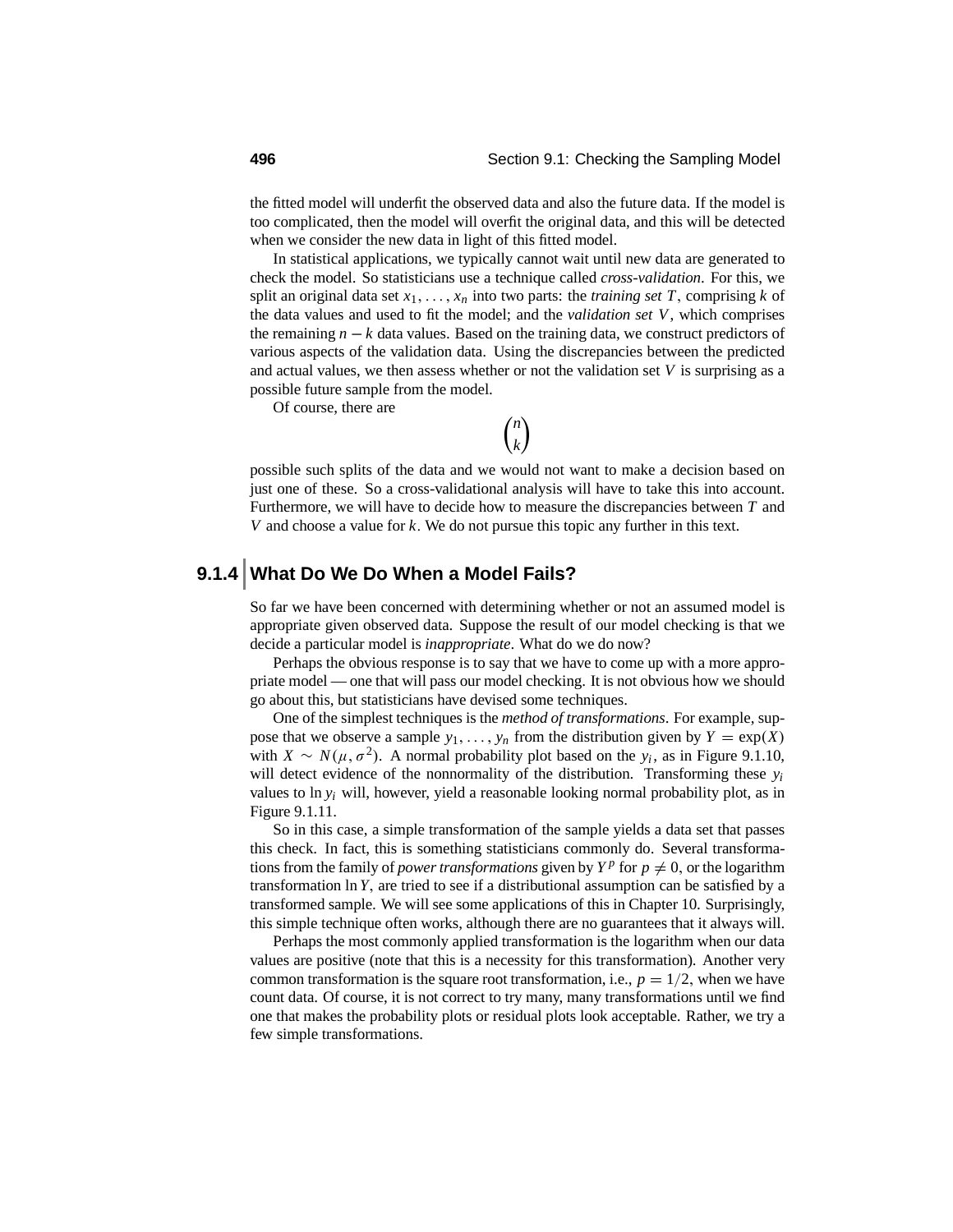

Figure 9.1.10: A normal probability plot of a sample of *<sup>n</sup>* <sup>=</sup> <sup>50</sup> from the distribution given by  $Y = \exp(X)$  with  $X \sim N(0, 1)$ .



Figure 9.1.11: A normal probability plot of a sample of  $n = 50$  from the distribution given by ln *Y*, where *Y* = exp(*X*) and *X* ∼ *N*(0, 1).

# **Summary of Section 9.1**

- Model checking is a key component of the practical application of statistics.
- One approach to model checking involves choosing a discrepancy statistic *<sup>D</sup>* and then assessing whether or not the observed value of *D* is surprising by computing a P-value.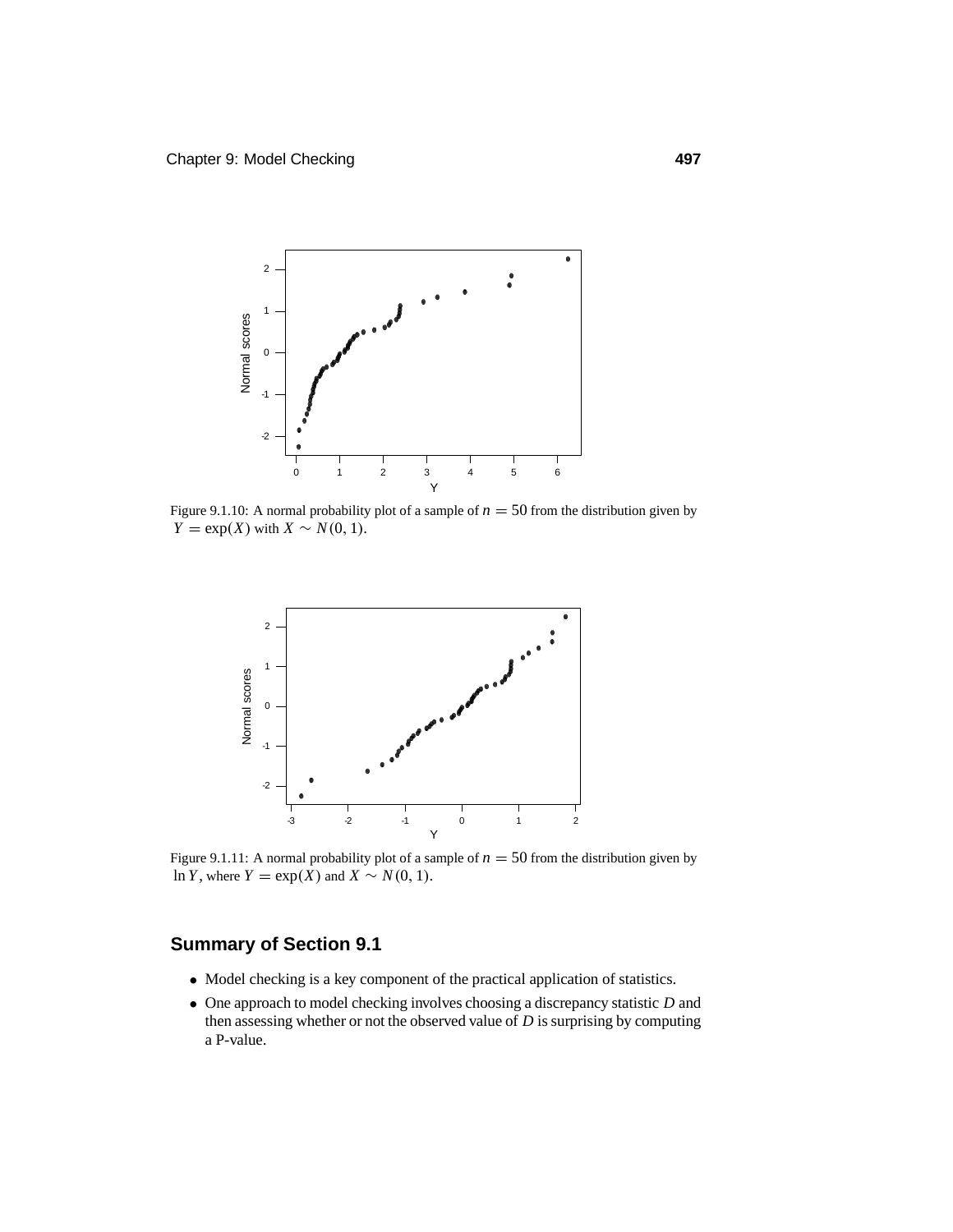- Computation of the P-value requires that the distribution of *<sup>D</sup>* be known under the assumption that the model is correct. There are two approaches to accomplishing this. One involves choosing *D* to be ancillary, and the other involves computing the P-value using the conditional distribution of the data given the minimal sufficient statistic.
- The chi-squared goodness of fit statistic is a commonly used discrepancy statistic. For large samples, with the expected cell counts determined by the MLE based on the multinomial likelihood, the chi-squared goodness of fit statistic is approximately ancillary.
- There are also many informal methods of model checking based on various plots of residuals.
- If a model is rejected, then there are several techniques for modifying the model. These typically involve transformations of the data. Also, a model that fails a model-checking procedure may still be useful, if the deviation from correctness is small.

# **EXERCISES**

**9.1.1** Suppose the following sample is assumed to be from an  $N(\theta, 4)$  distribution with  $\theta \in R^1$  unknown.

| $\begin{array}{ rrrrrrrrrrr } -0.4 & -0.1 & 2.3 & -1.6 & 1.1 & -1.3 & 3.3 & -4.9 & -1.1 & 1.9 \end{array}$ |  |  |  |  |  |
|------------------------------------------------------------------------------------------------------------|--|--|--|--|--|

Check this model using the discrepancy statistic of Example 9.1.1.

**9.1.2** Suppose the following sample is assumed to be from an  $N(\theta, 2)$  distribution with  $\theta$  unknown.

(a) Plot the standardized residuals.

(b) Construct a normal probability plot of the standardized residuals.

(c) What conclusions do you draw based on the results of parts (a) and (b)?

**9.1.3** Suppose the following sample is assumed to be from an  $N(\mu, \sigma^2)$  distribution, where  $\mu \in R^1$  and  $\sigma^2 > 0$  are unknown.

14.0 9.4 12.1 13.4 6.3 8.5 7.1 12.4 13.3 9.1

(a) Plot the standardized residuals.

(b) Construct a normal probability plot of the standardized residuals.

(c) What conclusions do you draw based on the results of parts (a) and (b)?

**9.1.4** Suppose the following table was obtained from classifying members of a sample of  $n = 10$  from a student population according to the classification variables A and B, where  $A = 0$ , 1 indicates male, female and  $B = 0$ , 1 indicates conservative, liberal.

|        | $= 0$ | Ω<br>-<br>ני |
|--------|-------|--------------|
| 0<br>= |       |              |
|        |       |              |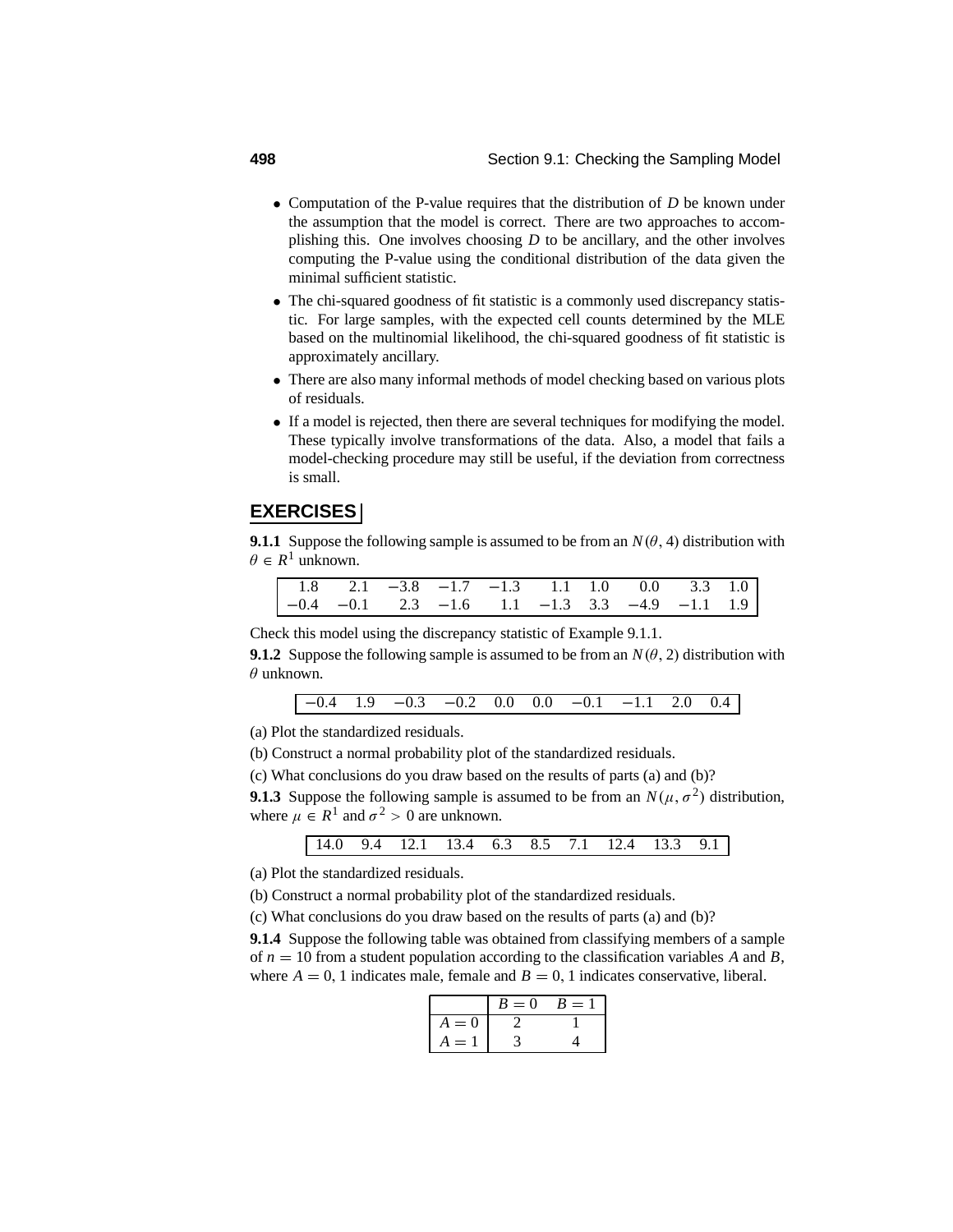Check the model that says gender and political orientation are independent, using Fisher's exact test.

**9.1.5** The following sample of  $n = 20$  is supposed to be from a Uniform[0, 1] distribution.

|  |  |  |  | $0.11$ $0.56$ $0.72$ $0.18$ $0.26$ $0.32$ $0.42$ $0.22$ $0.96$ $0.04$ |
|--|--|--|--|-----------------------------------------------------------------------|
|  |  |  |  | $0.45$ $0.22$ $0.08$ $0.65$ $0.32$ $0.88$ $0.76$ $0.32$ $0.21$ $0.80$ |

After grouping the data, using a partition of five equal-length intervals, carry out the chi-squared goodness of fit test to assess whether or not we have evidence against this assumption. Record the standardized residuals.

**9.1.6** Suppose a die is tossed 1000 times, and the following frequencies are obtained for the number of pips up when the die comes to a rest.

| $\mathcal{X}$ 1 | $\mathcal{X}$           | $x_3$ | $x_4$ $x_5$ | $x_{6}$ |
|-----------------|-------------------------|-------|-------------|---------|
|                 | 163 178 142 150 183 184 |       |             |         |

Using the chi-squared goodness of fit test, assess whether we have evidence that this is not a symmetrical die. Record the standardized residuals.

**9.1.7** Suppose the sample space for a response is given by  $S = \{0, 1, 2, 3, \ldots\}$ .

(a) Suppose that a statistician believes that in fact the response will lie in the set  $S =$  ${10, 11, 12, 13, \ldots}$  and so chooses a probability measure *P* that reflects this. When the data are collected, however, the value  $s = 3$  is observed. What is an appropriate P-value to quote as a measure of how surprising this value is as a potential value from *P*?

(b) Suppose instead *P* is taken to be a Geometric(0.1) distribution. Determine an appropriate *P*-value to quote as a measure of how surprising  $s = 3$  is as a potential value from *P*.

**9.1.8** Suppose we observe  $s = 3$  heads in  $n = 10$  independent tosses of a purportedly fair coin. Compute a P-value that assesses how surprising this value is as a potential value from the distribution prescribed. Do not use the chi-squared test.

**9.1.9** Suppose you check a model by computing a P-value based on some discrepancy statistic and conclude that there is no evidence against the model. Does this mean the model is correct? Explain your answer.

**9.1.10** Suppose you are told that standardized scores on a test are distributed *N*(0, 1). A student's standardized score is <sup>−</sup>4. Compute an appropriate P-value to assess whether or not the statement is correct.

**9.1.11** It is asserted that a coin is being tossed in independent tosses. You are somewhat skeptical about the independence of the tosses because you know that some people practice tossing coins so that they can increase the frequency of getting a head. So you wish to assess the independence of  $(x_1, \ldots, x_n)$  from a Bernoulli( $\theta$ ) distribution.

(a) Show that the conditional distribution of  $(x_1, \ldots, x_n)$  given  $\bar{x}$  is uniform on the set of all sequences of length  $n$  with entries from  $\{0, 1\}$ .

(b) Using this conditional distribution, determine the distribution of the number of 1's observed in the first  $\lfloor n/2 \rfloor$  observations. (Hint: The hypergeometric distribution.)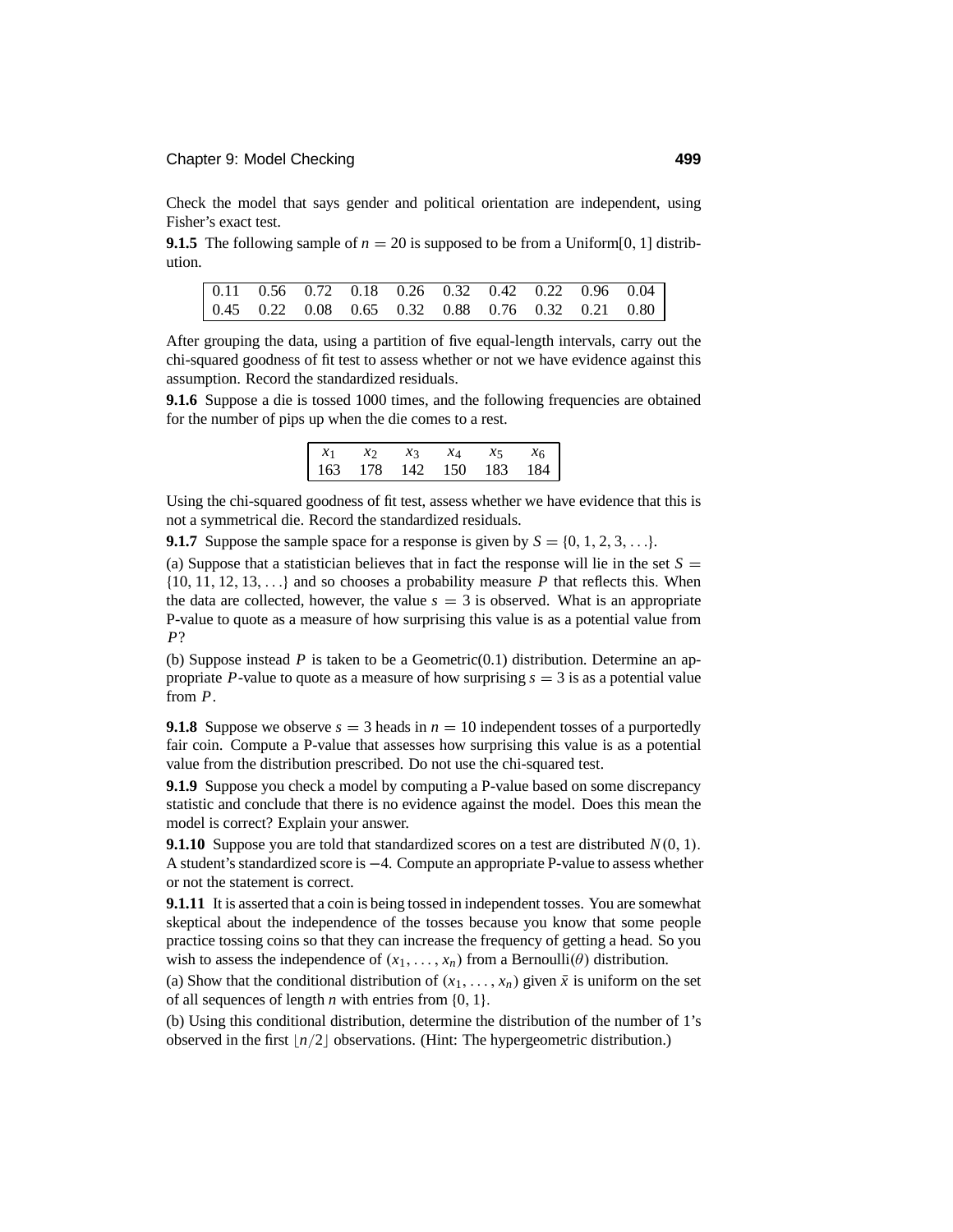(c) Suppose you observe  $(1, 1, 1, 1, 1, 0, 0, 0, 0, 1)$ . Compute an appropriate P-value to assess the independence of these tosses using (b).

# **COMPUTER EXERCISES**

**9.1.12** For the data of Exercise 9.1.1, present a normal probability plot of the standardized residuals and comment on it.

**9.1.13** Generate 25 samples from the  $N(0, 1)$  distribution with  $n = 10$  and look at their normal probability plots. Draw any general conclusions.

**9.1.14** Suppose the following table was obtained from classifying members of a sample on *<sup>n</sup>* <sup>=</sup> 100 from a student population according to the classification variables *<sup>A</sup>* and *B*, where  $A = 0, 1$  indicates male, female and  $B = 0, 1$  indicates conservative, liberal.

|       | $= 0$ | к.<br>$=1$ |
|-------|-------|------------|
| $= 0$ |       |            |
|       | 36    |            |

Check the model that gender and political orientation are independent using Fisher's exact test.

**9.1.15** Using software, generate a sample of  $n = 1000$  from the Binomial(10, 0.2) distribution. Then, using the chi-squared goodness of fit test, check that this sample is indeed from this distribution. Use grouping to ensure  $E(X_i) = np_i \ge 1$ . What would you conclude if you got a P-value close to 0?

**9.1.16** Using a statistical package, generate a sample of  $n = 1000$  from the Poisson(5) distribution. Then, using the chi-squared goodness of fit test based on grouping the observations into five cells chosen to ensure  $E(X_i) = np_i \ge 1$ , check that this sample is indeed from this distribution. What would you conclude if you got a P-value close to 0?

**9.1.17** Using a statistical package, generate a sample of  $n = 1000$  from the  $N(0, 1)$ distribution. Then, using the chi-squared goodness of fit test based on grouping the observations into five cells chosen to ensure  $E(X_i) = np_i \ge 1$ , check that this sample is indeed from this distribution. What would you conclude if you got a P-value close to 0?

# **PROBLEMS**

**9.1.18** (*Multivariate normal distribution*) A random vector  $Y = (Y_1, \ldots, Y_k)$  is said to have a multivariate normal distribution with mean vector  $\mu \in \mathbb{R}^k$  and variance matrix  $\Sigma = (\sigma_{ij}) \in R^{k \times k}$  if

$$
a_1Y_1 + \cdots + a_kY_k \sim N\left(\sum_{i=1}^k a_i\mu_i, \sum_{i=1}^k \sum_{j=1}^k a_i a_j \sigma_{ij}\right)
$$

for every choice of  $a_1, \ldots, a_k \in R^1$ . We write  $Y \sim N_k(\mu, \Sigma)$ . Prove that  $E(Y_i) = \mu_i$ , Cov( $Y_i$ ,  $Y_j$ ) =  $\sigma_{ij}$  and that  $Y_i \sim N(\mu_i, \sigma_{ii})$ . (Hint: Theorem 3.3.4.)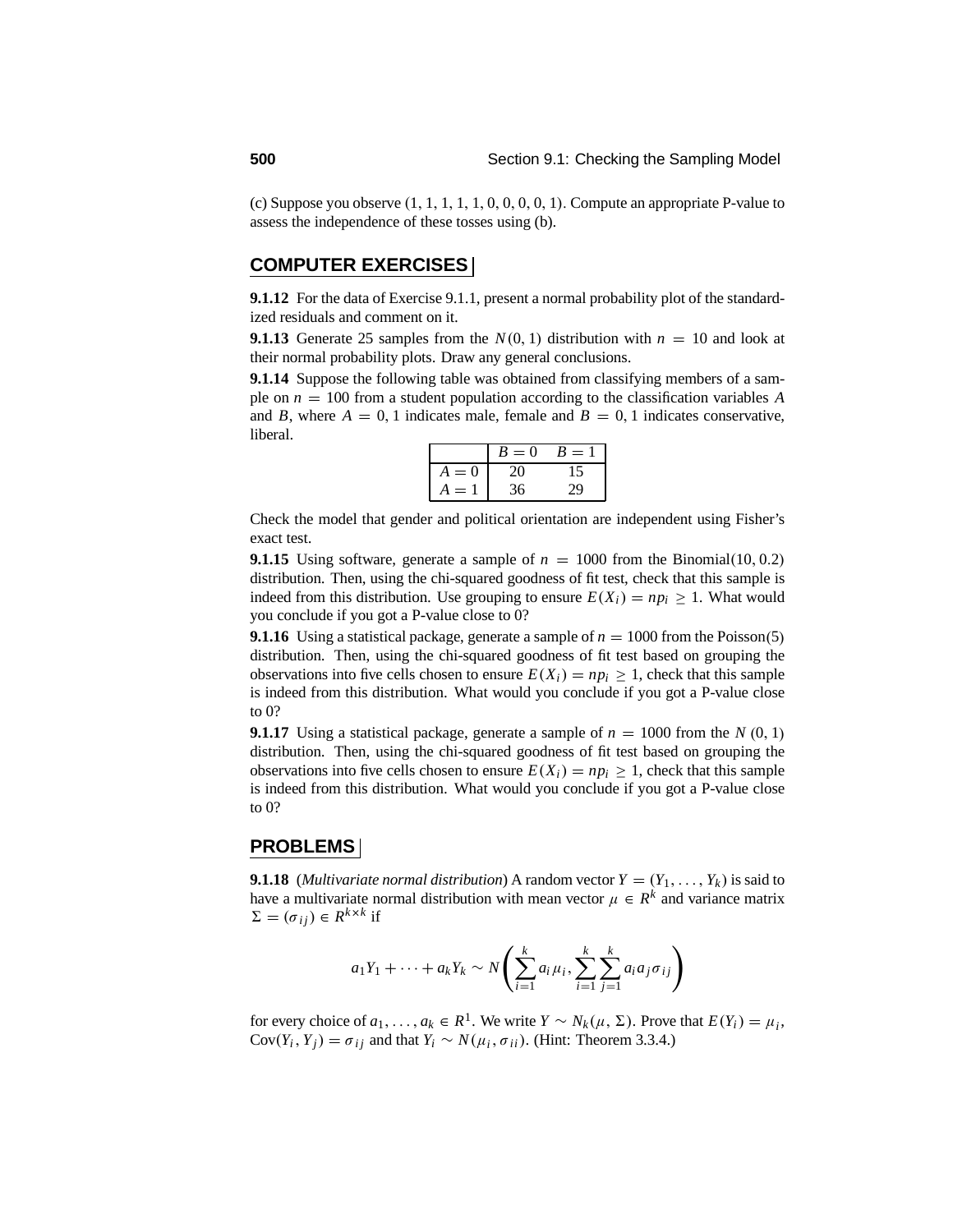Chapter 9: Model Checking **501**

**9.1.19** In Example 9.1.1, prove that the residual  $R = (R_1, \ldots, R_n)$  is distributed multivariate normal (see Problem 9.1.18) with mean vector  $\mu = (0, \ldots, 0)$  and variance matrix  $\Sigma = (\sigma_{ij}) \in R^{k \times k}$ , where  $\sigma_{ij} = -\sigma_0^2/n$  when  $i \neq j$  and  $\sigma_{ii} = \sigma_0^2(1 - 1/n)$ . (Hint: Theorem 4.6.1.)

**9.1.20** If  $Y = (Y_1, \ldots, Y_k)$  is distributed multivariate normal with mean vector  $\mu \in \mathbb{R}^k$ and variance matrix  $\Sigma = (\sigma_{ij}) \in R^{k \times k}$ , and if  $X = (X_1, \ldots, X_l)$  is distributed multivariate normal with mean vector  $v \in R^l$  and variance matrix  $\Upsilon = (\tau_{ij}) \in R^{l \times l}$ , then it can be shown that *Y* and *X* are independent whenever  $\sum_{i=1}^{k} a_i Y_i$  and  $\sum_{i=1}^{l} b_i X_i$  are independent for every choice of  $(a_1, \ldots, a_k)$  and  $(b_1, \ldots, b_l)$ . Use this fact to show that, in Example 9.1.1,  $\bar{X}$  and *R* are independent. (Hint: Theorem 4.6.2 and Problem 9.1.19.)

**9.1.21** In Example 9.1.4, prove that  $(\hat{a}_1, \hat{\beta}_1) = (x_1/n, x_1/n)$  is the MLE.

**9.1.22** In Example 9.1.4, prove that the number of samples satisfying the constraints (9.1.2) equals

$$
\binom{n}{x_1}\binom{n}{x_1}.
$$

(Hint: Using  $i$  for the count  $x_{11}$ , show that the number of such samples equals

$$
\binom{n}{x_1} \sum_{i=\max\{0,x_1,+x_1-n\}}^{\min\{x_1,x_1\}} \binom{x_1}{i} \binom{n-x_1}{x_1-i}
$$

and sum this using the fact that the sum of Hypergeometric( $n$ ,  $x_1$ ,  $x_1$ .) probabilities equals 1.)

# **COMPUTER PROBLEMS**

**9.1.23** For the data of Exercise 9.1.3, carry out a simulation to estimate the P-value for the discrepancy statistic of Example 9.1.2. Plot a density histogram of the simulated values. (Hint: See Appendix B for appropriate code.)

**9.1.24** When  $n = 10$ , generate  $10<sup>4</sup>$  values of the discrepancy statistic in Example 9.1.2 when we have a sample from an  $N(0, 1)$  distribution. Plot these in a density histogram. Repeat this, but now generate from a Cauchy distribution. Compare the histograms (do not forget to make sure both plots have the same scales).

**9.1.25** The following data are supposed to have come from an Exponential( $\theta$ ) distribution, where  $\theta > 0$  is unknown.

|  |  |  |  | $\begin{bmatrix} 0.8 & 1.7 & 8.0 & 0.2 & 12.3 & 2.2 & 0.2 & 0.6 & 10.1 & 4.9 \end{bmatrix}$ |  |
|--|--|--|--|---------------------------------------------------------------------------------------------|--|

Check this model using a chi-squared goodness of fit test based on the intervals

(−∞, <sup>2</sup>.0], (2.0, <sup>4</sup>.0], (4.0, <sup>6</sup>.0], (6.0, <sup>8</sup>.0], (8.0, <sup>10</sup>.0], (10.0,∞).

(Hint: Calculate the MLE by plotting the log-likelihood over successively smaller intervals.)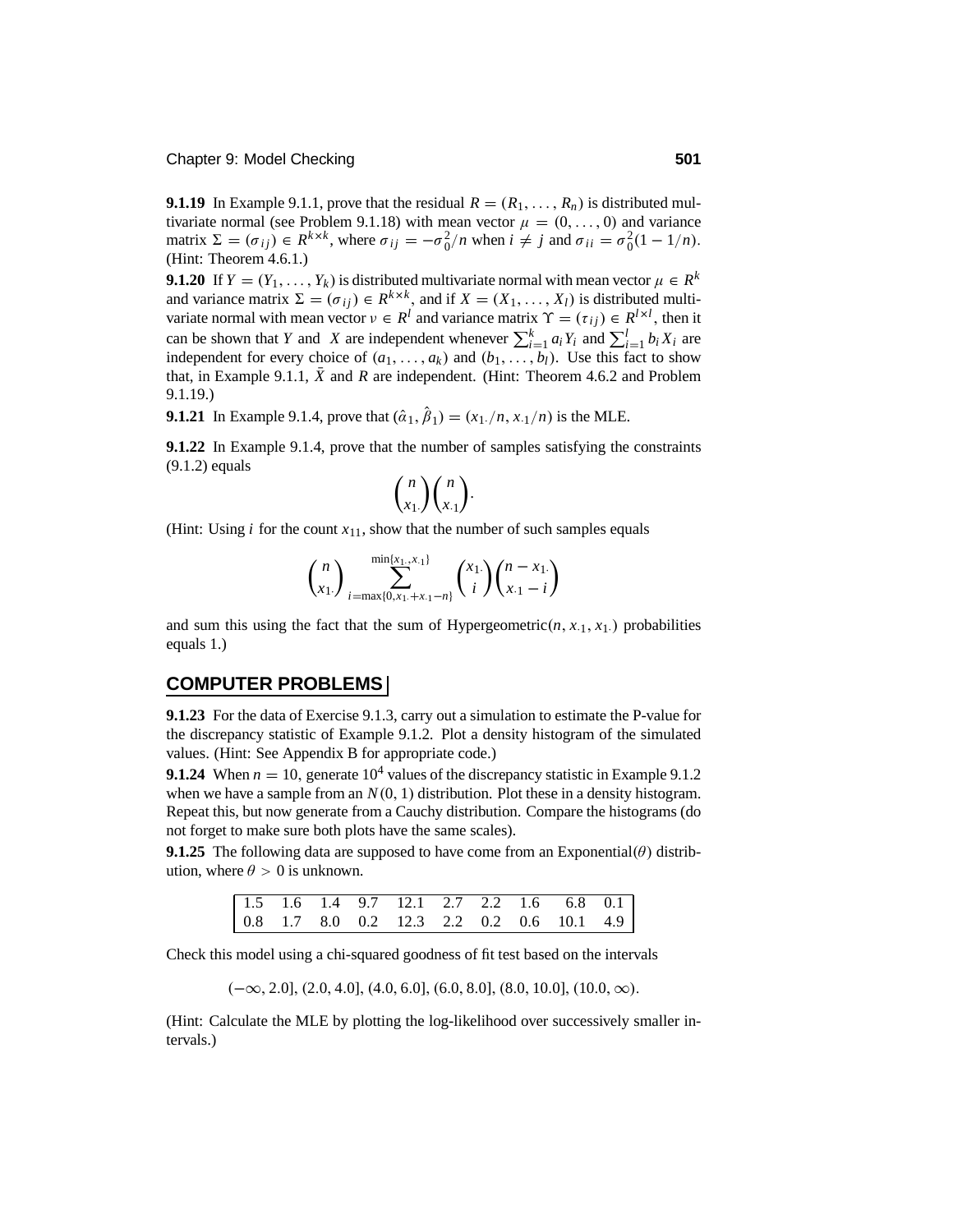**9.1.26** The following table, taken from *Introduction to the Practice of Statistics*, by D. Moore and G. McCabe (W. H. Freeman, New York, 1999), gives the measurements in milligrams of daily calcium intake for 38 women between the ages of 18 and 24 years.

|  |  | 808 882 1062 970 909 802 374 416 784 997   |  |  |
|--|--|--------------------------------------------|--|--|
|  |  | 651 716 438 1420 1425 948 1050 976 572 403 |  |  |
|  |  |                                            |  |  |
|  |  | 626 774 1253 549 1325 446 465 1269 671 696 |  |  |
|  |  | 1156 684 1933 748 1203 2433 1255 110       |  |  |

(a) Suppose that the model specifies a location normal model for these data with  $\sigma_0^2 =$ (500) 2. Carry out a chi-squared goodness of fit test on these data using the intervals (−∞, 600], (600, 1200], (1200, 1800], (1800,∞). (Hint: Plot the log-likelihood over successively smaller intervals to determine the MLE to about one decimal place. To determine the initial range for plotting, use the overall MLE of  $\mu$  minus three standard errors to the overall MLE plus three standard errors.)

(b) Compare the MLE of  $\mu$  obtained in part (a) with the ungrouped MLE.

(c) It would be more realistic to assume that the variance  $\sigma^2$  is unknown as well. Record the log-likelihood for the grouped data. (More sophisticated numerical methods are needed to find the MLE of  $(\mu, \sigma^2)$  in this case.)

**9.1.27** Generate 10<sup>4</sup> values of the discrepancy statistics  $D_{\text{skew}}$  and  $D_{\text{kurtosis}}$  in Example 9.1.2 when we have a sample of  $n = 10$  from an  $N(0, 1)$  distribution. Plot these in density histograms. Indicate how you would use these histograms to assess the normality assumption when we had an actual sample of size 10. Repeat this for  $n = 20$ and compare the distributions.

# **CHALLENGES**

**9.1.28** (MV) Prove that when  $(x_1, \ldots, x_n)$  is a sample from the distribution given by  $\mu + \sigma Z$ , where *Z* has a known distribution and  $(\mu, \sigma^2) \in R^1 \times (0, \infty)$  is unknown, then the statistic

$$
r(x_1,\ldots,x_n)=\left(\frac{x_1-\bar{x}}{s},\ldots,\frac{x_n-\bar{x}}{s}\right)
$$

is ancillary. (Hint: Write a sample element as  $x_i = \mu + \sigma z_i$  and then show that  $r(x_1, \ldots, x_n)$  can be written as a function of the  $z_i$ .)

# **9.2 Checking for Prior–Data Conflict**

Bayesian methodology adds the prior probability measure  $\Pi$  to the statistical model  ${P_\theta : \theta \in \Omega}$ , for the subsequent statistical analysis. The methods of Section 9.1 are designed to check that the observed data can realistically be assumed to have come from a distribution in  $\{P_\theta : \theta \in \Omega\}$ . When we add the prior, we are in effect saying that our knowledge about the true distribution leads us to assign the prior predictive probability *M*, given by  $M(A) = E_{\Pi}(P_{\theta}(A))$  for  $A \subset \Omega$ , to describe the process generating the data. So it would seem, then, that a sensible Bayesian model-checking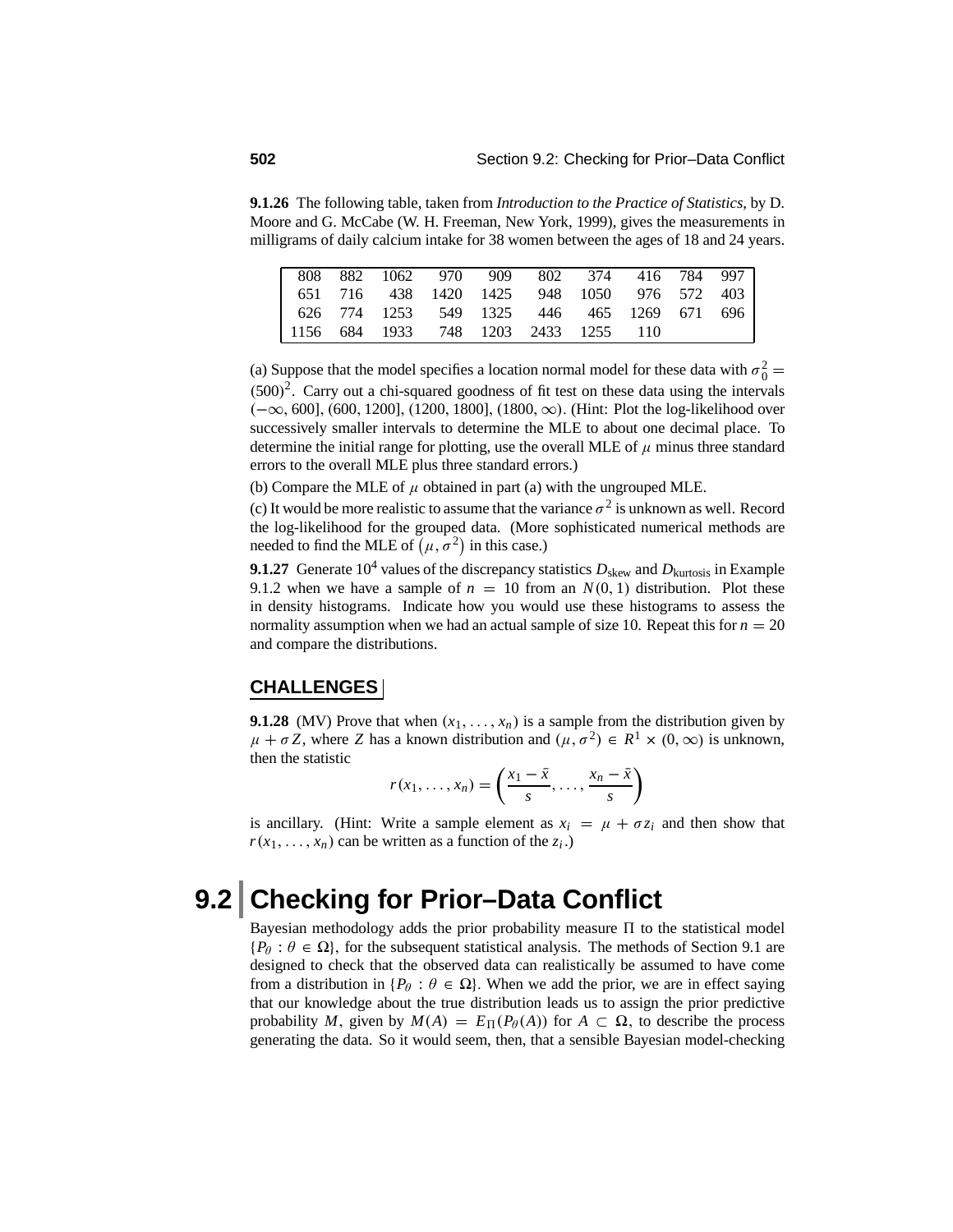approach would be to compare the observed data *s* with the distribution given by *M*, to see if it is surprising or not.

Suppose that we were to conclude that the Bayesian model was incorrect after deciding that *s* is a surprising value from *M*. This only tells us, however, that the probability measure *M* is unlikely to have produced the data and not that the model  ${P_{\theta} : \theta \in \Omega}$  was wrong. Consider the following example.

#### **EXAMPLE 9.2.1** *Prior–Data Conflict*

Suppose we obtain a sample consisting of  $n = 20$  values of  $s = 1$  from the model with  $\Omega = \{1, 2\}$  and probability functions for the basic response given by the following table.

|          | $r = 0$ | $s =$ |
|----------|---------|-------|
| $f_1(s)$ | 0.9     | 0. 1  |
| $f_2(s)$ | 0.1     | 09    |

Then the probability of obtaining this sample from  $f_2$  is given by  $(0.9)^{20} = 0.12158$ , which is a reasonable value, so we have no evidence against the model  $\{f_1, f_2\}$ .

Suppose we place a prior on  $\Omega$  given by  $\Pi$  ({1}) = 0.9999, so that we are virtually certain that  $\theta = 1$ . Then the probability of getting these data from the prior predictive *M* is

$$
(0.9999) (0.1)^{20} + (0.0001) (0.9)^{20} = 1.2158 \times 10^{-5}.
$$

The prior probability of observing a sample of 20, whose prior predictive probability is no greater than  $1.2158 \times 10^{-5}$ , can be calculated (using statistical software to tabulate the prior predictive) to be approximately 0.04. This tells us that the observed data are "in the tails" of the prior predictive and thus are surprising, which leads us to conclude that we have evidence that *M* is incorrect.

So in this example, checking the model  $\{f_{\theta} : \theta \in \Omega\}$  leads us to conclude that it is plausible for the data observed. On the other hand, checking the model given by *M* leads us to the conclusion that the Bayesian model is implausible.

The lesson of Example 9.2.1 is that we can have model failure in the Bayesian context in two ways. First, the data *s* may be surprising in light of the model { $f_{\theta}$  :  $\theta \in \Omega$ }. Second, even when the data are plausibly from this model, the prior and the data may conflict. This conflict will occur whenever the prior assigns most of its probability to distributions in the model for which the data are surprising. In either situation, inferences drawn from the Bayesian model may be flawed.

If, however, the prior assigns positive probability (or density) to every possible value of  $\theta$ , then the consistency results for Bayesian inference mentioned in Chapter 7 indicate that a large amount of data will overcome a prior–data conflict (see Example 9.2.4). This is because the effect of the prior decreases with increasing amounts of data. So the existence of a prior–data conflict does not necessarily mean that our inferences are in error. Still, it is useful to know whether or not this conflict exists, as it is often difficult to detect whether or not we have sufficient data to avoid the problem.

Therefore, we should first use the checks discussed in Section 9.1 to ensure that the data *s* is plausibly from the model { $f_{\theta}$  :  $\theta \in \Omega$ }. If we accept the model, then we look for any prior–data conflict. We now consider how to go about this.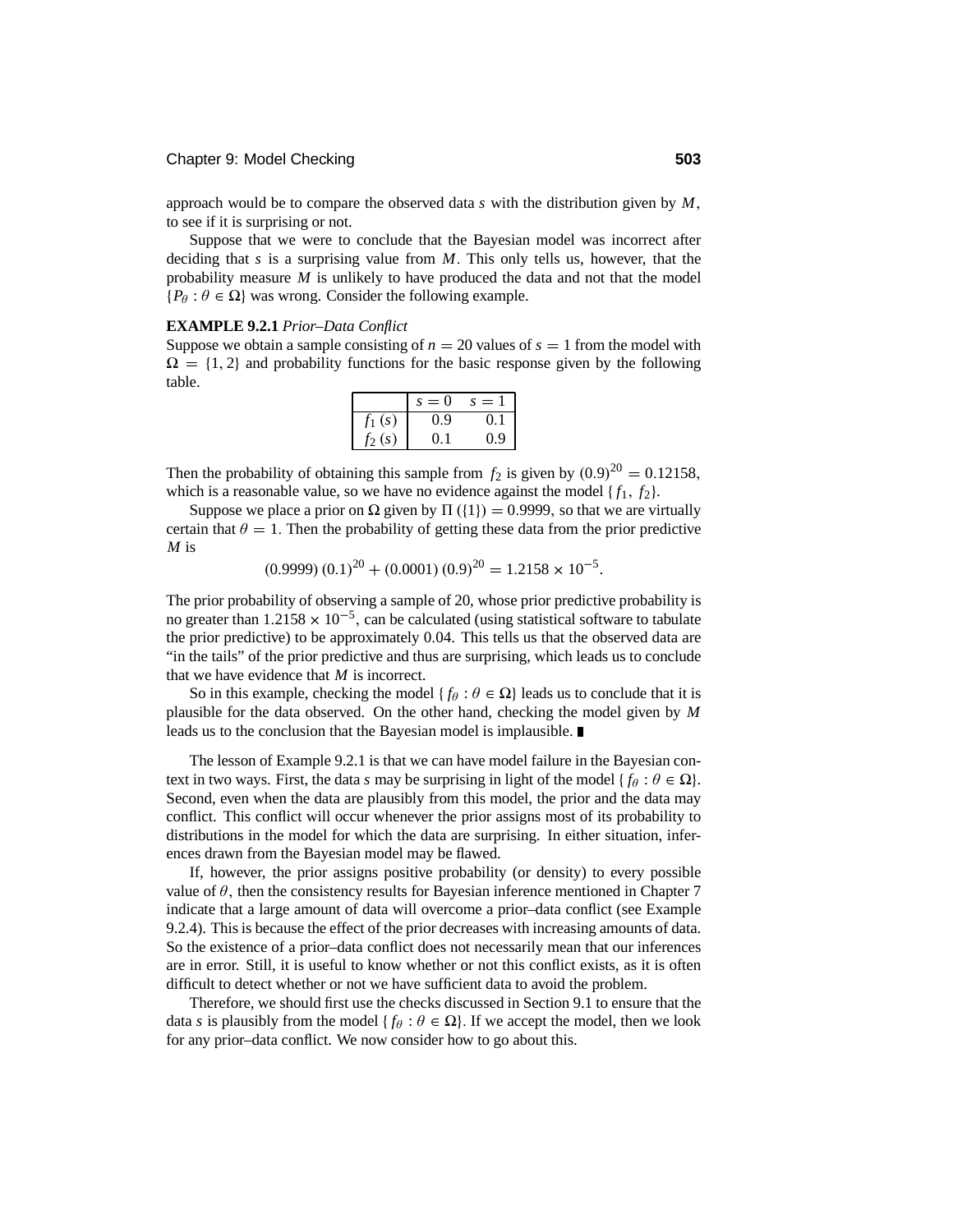The prior predictive distribution of any ancillary statistic is the same as its distribution under the sampling model, i.e., its prior predictive distribution is not affected by the choice of the prior. So the observed value of any ancillary statistic cannot tell us anything about the existence of a prior–data conflict. We conclude from this that, if we are going to use some function of the data to assess whether or not there is prior–data conflict, then its marginal distribution has to depend on  $\theta$ .

We now show that the prior predictive conditional distribution of the data given a minimal sufficient statistic *T* is independent of the prior.

**Theorem 9.2.1** Suppose *T* is a sufficient statistic for the model  $\{f_{\theta} : \theta \in \Omega\}$  for data *s*. Then the conditional prior predictive distribution of the data *s* given *T* is independent of the prior  $\pi$ .

**PROOF** We will prove this in the case that each sample distribution  $f_{\theta}$  and the prior  $\overline{\pi}$  are discrete. A similar argument can be developed for the more general case.

By Theorem 6.1.1 (factorization theorem) we have that

$$
f_{\theta}(s) = h(s)g_{\theta}(T(s))
$$

for some functions  $g_{\theta}$  and *h*. Therefore the prior predictive probability function of *s* is given by

$$
m(s) = h(s) \sum_{\theta \in \Omega} g_{\theta}(T(s)) \pi(\theta).
$$

The prior predictive probability function of *T* at *t* is given by

$$
m^*(t) = \sum_{\{s: T(s) = t\}} h(s) \sum_{\theta \in \Omega} g_{\theta}(t) \pi(\theta).
$$

Therefore, the conditional prior predictive probability function of the data *s* given  $T(s) = t$  is

$$
m(s | T = t) = \frac{h(s) \sum_{\theta \in \Omega} g_{\theta}(t) \pi(\theta)}{\sum_{\{s': T(s') = t\}} h(s') \sum_{\theta \in \Omega} g_{\theta}(t) \pi(\theta)} = \frac{h(s)}{\sum_{\{s': T(s') = t\}} h(s')},
$$

which is independent of  $\pi$ .

So, from Theorem 9.2.1, we conclude that any aspects of the data, beyond the value of a minimal sufficient statistic, can tell us nothing about the existence of a prior– data conflict. Therefore, if we want to base our check for a prior–data conflict on the prior predictive, then we must use the prior predictive for a minimal sufficient statistic. Consider the following examples.

#### **EXAMPLE 9.2.2** *Checking a Beta Prior for a Bernoulli Model*

Suppose that  $(x_1, \ldots, x_n)$  is a sample from a Bernoulli( $\theta$ ) model, where  $\theta \in [0, 1]$  is unknown, and  $\theta$  is given a Beta $(\alpha, \beta)$  prior distribution. Then we have that the sample count  $y = \sum_{i=1}^{n} x_i$  is a minimal sufficient statistic and is distributed Binomial $(n, \theta)$ .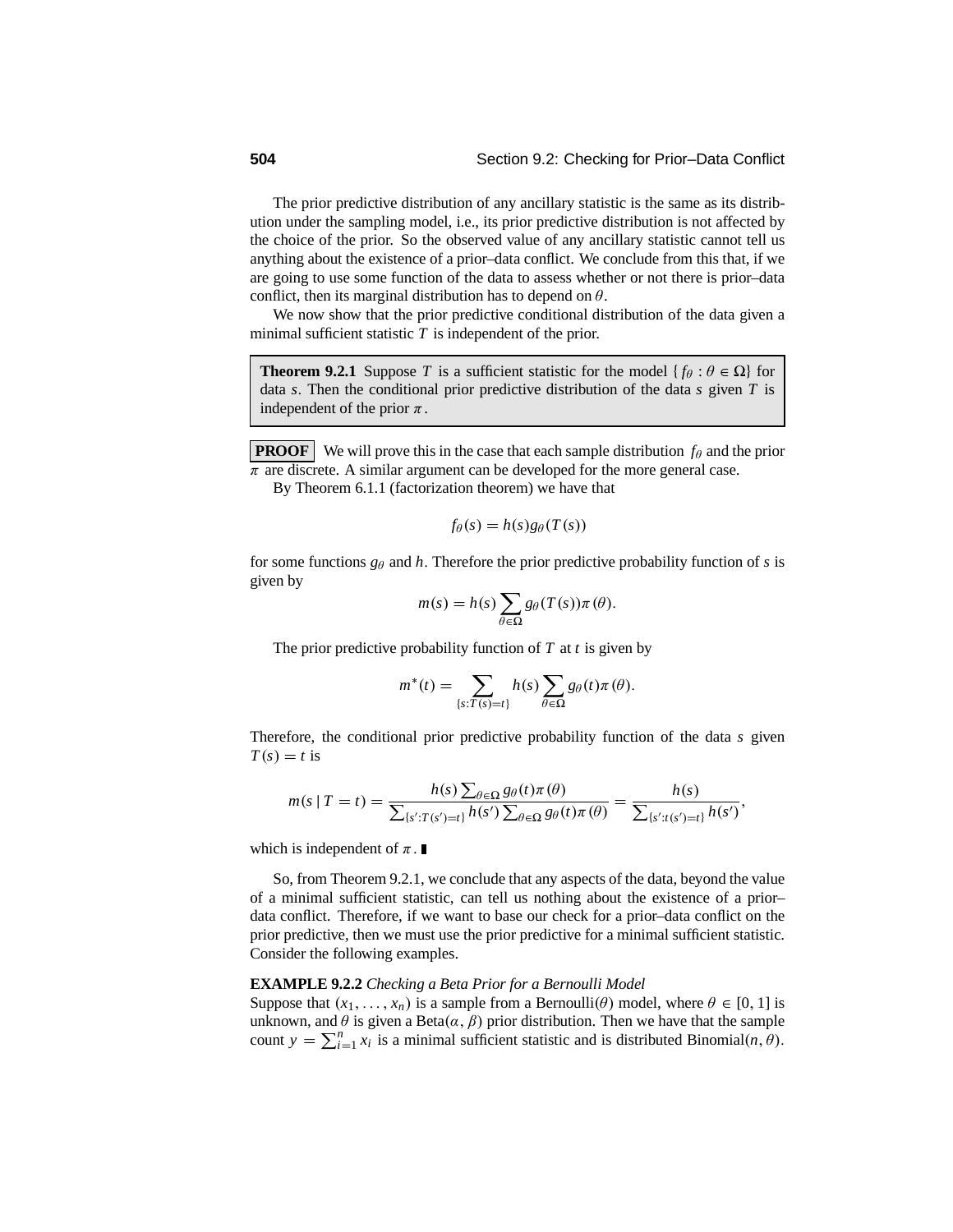Therefore, the prior predictive probability function for *y* is given by

$$
m(y) = {n \choose y} \int_0^1 \theta^y (1-\theta)^{n-y} \frac{\Gamma(\alpha+\beta)}{\Gamma(\alpha)\Gamma(\beta)} \theta^{\alpha-1} (1-\theta)^{\beta-1} d\theta
$$
  
= 
$$
\frac{\Gamma(n+1)}{\Gamma(y+1)\Gamma(n-y+1)} \frac{\Gamma(\alpha+\beta)}{\Gamma(\alpha)\Gamma(\beta)} \frac{\Gamma(y+\alpha)\Gamma(n-y+\beta)}{\Gamma(n+\alpha+\beta)}
$$
  

$$
\propto \frac{\Gamma(y+\alpha)\Gamma(n-y+\beta)}{\Gamma(y+1)\Gamma(n-y+1)}.
$$

Now observe that when  $\alpha = \beta = 1$ , then  $m(y) = 1/(n+1)$ , i.e., the prior predictive of *<sup>y</sup>* is Uniform{0, <sup>1</sup>,..., *<sup>n</sup>*}, and no values of *<sup>y</sup>* are surprising. This is not unexpected, as with the uniform prior on  $\theta$ , we are implicitly saying that any count *y* is reasonable.

On the other hand, when  $\alpha = \beta = 2$ , the prior puts more weight around 1/2. The prior predictive is then proportional to  $(y + 1)(n - y + 1)$ . This prior predictive is plotted in Figure 9.2.1 when  $n = 20$ . Note that counts near 0 or 20 lead to evidence that there is a conflict between the data and the prior. For example, if we obtain the count  $y = 3$ , we can assess how surprising this value is by computing the probability of obtaining a value with a lower probability of occurrence. Using the symmetry of the prior predictive, we have that this probability equals (using statistical software for the computation)  $m(0) + m(2) + m(19) + m(20) = 0.0688876$ . Therefore, the observation  $y = 3$  is not surprising at the 5% level.



Figure 9.2.1: Plot of the prior predictive of the sample count *y* in Example 9.2.2 when  $\alpha = \beta = 2$  and  $n = 20$ .

Suppose now that  $n = 50$  and  $\alpha = 2$ ,  $\beta = 4$ . The mean of this prior is  $2/(2 +$  $4) = 1/3$  and the prior is right-skewed. The prior predictive is plotted in Figure 9.2.2. Clearly, values of *y* near 50 give evidence against the model in this case. For example, if we observe  $y = 35$ , then the probability of getting a count with smaller probability of occurrence is given by (using statistical software for the computation)  $m(36) + \cdots$  $m(50) = 0.0500457$ . Only values more extreme than this would provide evidence against the model at the 5% level.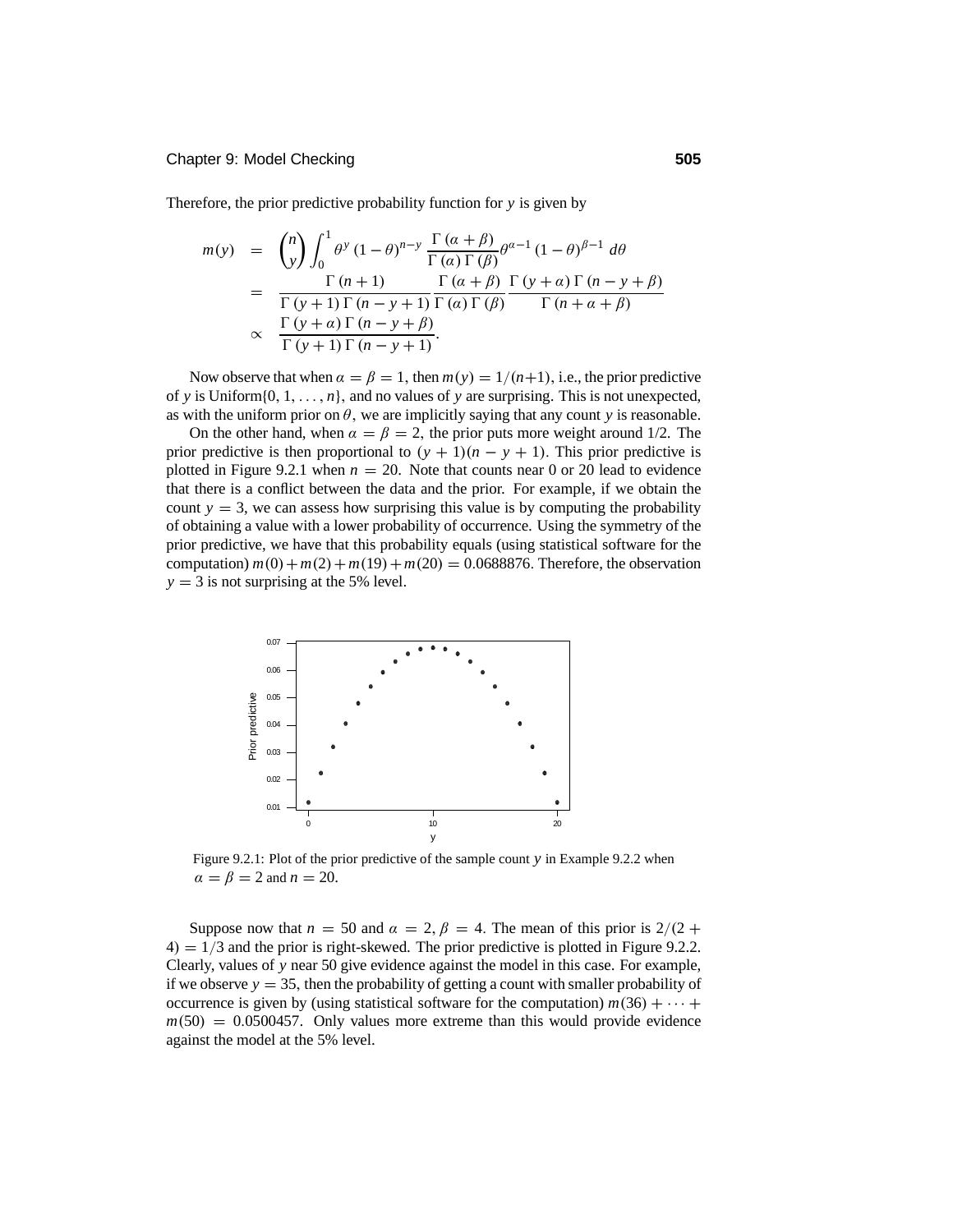

Figure 9.2.2: Plot of the prior predictive of the sample count *y* in Example 9.2.2 when  $\alpha = 2$ ,  $\beta = 4$  and  $n = 50$ .

#### $\blacksquare$

#### **EXAMPLE 9.2.3** *Checking a Normal Prior for a Location Normal Model*

Suppose that  $(x_1, ..., x_n)$  is a sample from an  $N(\mu, \sigma_0^2)$  distribution, where  $\mu \in R^1$ is unknown and  $\sigma_0^2$  is known. Suppose we take the prior distribution of  $\mu$  to be an  $N(\mu_0, \tau_0^2)$  for some specified choice of  $\mu_0$  and  $\tau_0^2$ . Note that  $\bar{x}$  is a minimal sufficient statistic for this model, so we need to compare the observed of this statistic to its prior predictive distribution to assess whether or not there is prior–data conflict.

Now we can write  $\bar{x} = \mu + z$ , where  $\mu \sim N(\mu_0, \tau_0^2)$  independent of  $z \sim$  $N(0, \sigma_0^2/n)$ . From this, we immediately deduce (see Exercise 9.2.3) that the prior predictive distribution of  $\bar{x}$  is  $N(\mu_0, \tau_0^2+\sigma_0^2/n)$ . From the symmetry of the prior predictive density about  $\mu_0$ , we immediately see that the appropriate P-value is

$$
M(|\bar{X} - \mu_0| \le |\bar{x} - \mu_0|) = 2(1 - \Phi(|\bar{x} - \mu_0|/(\tau_0^2 + \sigma_0^2/n)^{1/2})).
$$
 (9.2.1)

So a small value of (9.2.1) is evidence that there is a conflict between the observed data and the prior, i.e., the prior is putting most of its mass on values of  $\mu$  for which the observed data are surprising.

Another possibility for model checking in this context is to look at the posterior predictive distribution of the data. Consider, however, the following example.

#### **EXAMPLE 9.2.4** (*Example 9.2.1 continued*)

Recall that, in Example 9.2.1, we concluded that a prior–data conflict existed. Note, however, that the posterior probability of  $\theta = 2$  is

$$
\frac{(0.0001)(0.9)^{20}}{(0.9999)(0.1)^{20} + (0.0001)(0.9)^{20}} \approx 1.
$$

Therefore, the posterior predictive probability of the observed sequence of 20 values of 1 is 0.12158, which does not indicate any prior–data conflict. We note, however, that in this example, the amount of data are sufficient to overwhelm the prior; thus we are led to a sensible inference about  $\theta$ .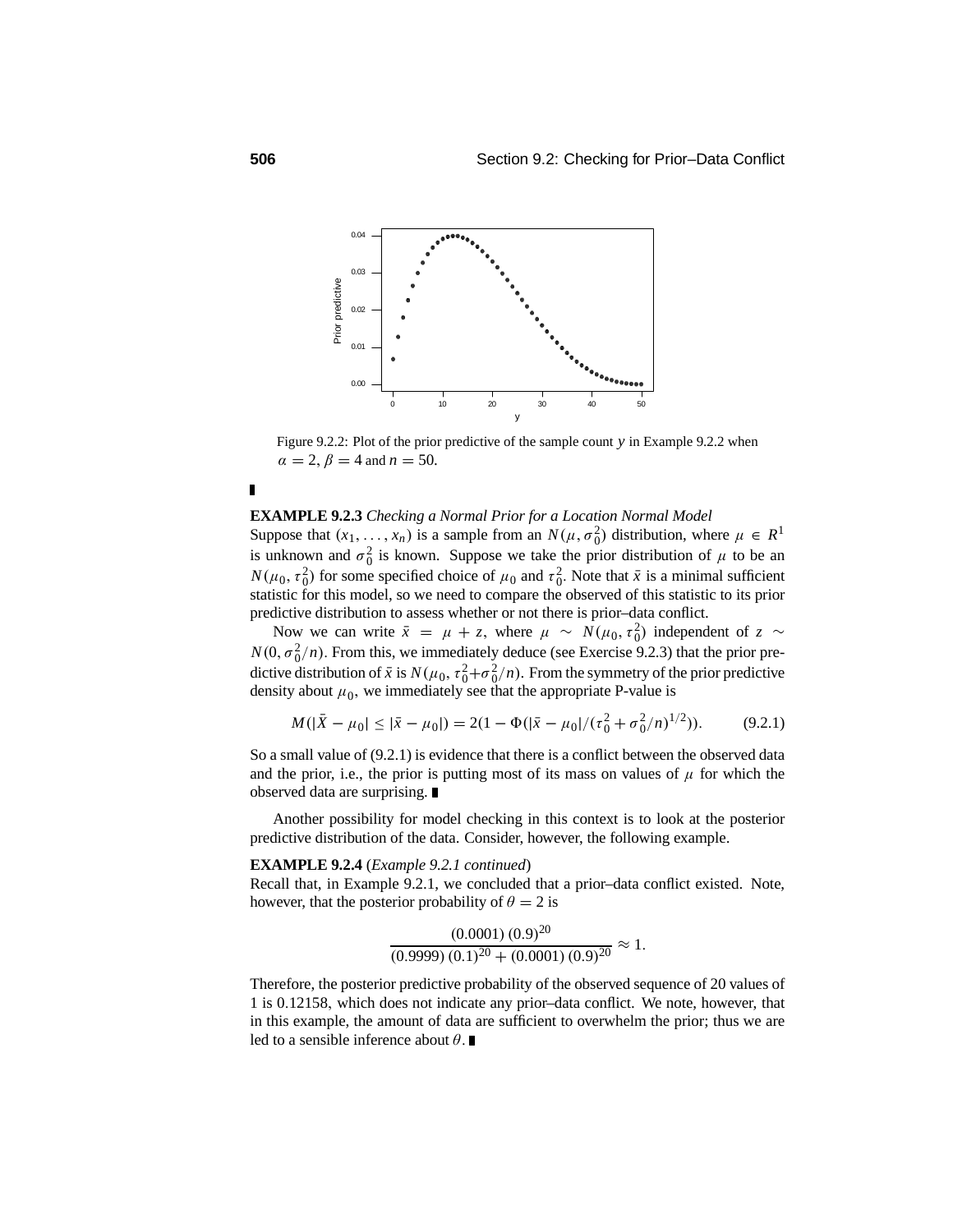The problem with using the posterior predictive to assess whether or not a prior– data conflict exists is that we have an instance of the so-called *double use of the data*. For we have fit the model, i.e., constructed the posterior predictive, using the observed data, and then we tried to use this posterior predictive to assess whether or not a prior– data conflict exists. The double use of the data results in overly optimistic assessments of the validity of the Bayesian model and will often not detect discrepancies. We will not discuss posterior model checking further in this text.

We have only touched on the basics of checking for prior–data conflict here. With more complicated models, the possibility exists of checking individual components of a prior, e.g., the components of the prior specified in Example 7.1.4 for the location-scale normal model, to ascertain more precisely where a prior–data conflict is arising. Also, ancillary statistics play a role in checking for prior–data conflict as we must remove any ancillary variation when computing the P-value because this variation does not depend on the prior. Furthermore, when the prior predictive distribution of a minimal sufficient statistic is continuous, then issues concerning exactly how P-values are to be computed must be addressed. These are all topics for a further course in statistics.

### **Summary of Section 9.2**

- In Bayesian inference, there are two potential sources of model incorrectness. First, the sampling model for the data may be incorrect. Second, even if the sampling model is correct, the prior may conflict with the data in the sense that most of the prior probability is assigned to distributions in the model for which the data are surprising.
- We first check for the correctness of the sampling model using the methods of Section 9.1. If we do not find evidence against the sampling model, we next check for prior–data conflict by seeing if the observed value of a minimal sufficient statistic is surprising or not, with respect to the prior predictive distribution of this quantity.
- Even if a prior–data conflict exists, posterior inferences may still be valid if we have enough data.

# **EXERCISES**

**9.2.1** Suppose we observe the value  $s = 2$  from the model, given by the following table.

|          | $s =$ | $s=2$ | $s = 3$ |
|----------|-------|-------|---------|
| $f_1(s)$ | 1/3   | 1/3   |         |
| $f_2(s)$ |       |       | 2/3     |

(a) Do the observed data lead us to doubt the validity of the model? Explain why or why not.

(b) Suppose the prior, given by  $\pi(1) = 0.3$ , is placed on the parameter  $\theta \in \{1, 2\}$ . Is there any evidence of a prior–data conflict? (Hint: Compute the prior predictive for each possible data set and assess whether or not the observed data set is surprising.)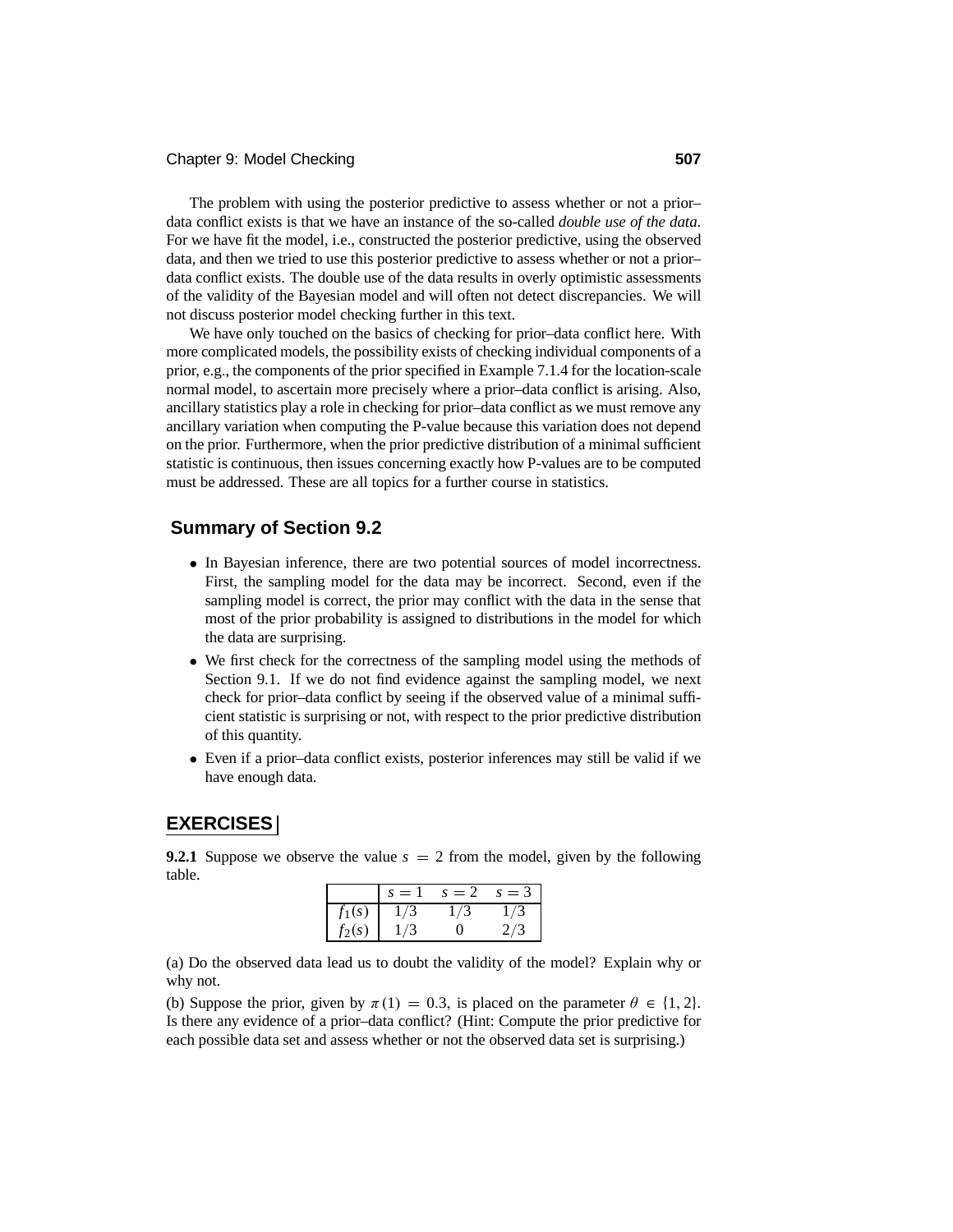(c) Repeat part (b) using the prior given by  $\pi(1) = 0.01$ .

**9.2.2** Suppose a sample of  $n = 6$  is taken from a Bernoulli( $\theta$ ) distribution, where  $\theta$ has a Beta(3, 3) prior distribution. If the value  $n\bar{x} = 2$  is obtained, then determine whether there is any prior–data conflict.

**9.2.3** In Example 9.2.3, establish that the prior predictive distribution of  $\bar{x}$  is given by the  $N(\mu_0, \tau_0^2 + \sigma_0^2/n)$  distribution.

**9.2.4** Suppose we have a sample of  $n = 5$  from an  $N(\mu, 2)$  distribution where  $\mu$  is unknown and the value  $\bar{x} = 7.3$  is observed. An  $N(0, 1)$  prior is placed on  $\mu$ . Compute the appropriate P-value to check for prior–data conflict.

**9.2.5** Suppose that *x* ∼ Uniform[0,  $\theta$ ] and  $\theta$  ∼Uniform[0, 1]. If the value *x* = 2.2 is observed, then determine an appropriate P-value for checking for prior–data conflict.

# **COMPUTER EXERCISES**

**9.2.6** Suppose a sample of  $n = 20$  is taken from a Bernoulli( $\theta$ ) distribution, where  $\theta$  has a Beta(3, 3) prior distribution. If the value  $n\bar{x} = 6$  is obtained, then determine whether there is any prior–data conflict.

## **PROBLEMS**

**9.2.7** Suppose that  $(x_1, \ldots, x_n)$  is a sample from an  $N(\mu, \sigma_0^2)$  distribution, where  $\mu \sim$  $N(\mu_0, \tau_0^2)$ . Determine the prior predictive distribution of  $\bar{x}$ .

**9.2.8** Suppose that  $(x_1, \ldots, x_n)$  is a sample from an Exponential( $\theta$ ) distribution where  $\theta \sim \text{Gamma}(\alpha_0, \beta_0)$ . Determine the prior predictive distribution of  $\bar{x}$ .

**9.2.9** Suppose that  $(s_1, \ldots, s_n)$  is a sample from a Multinomial $(1, \theta_1, \ldots, \theta_k)$  distribution, where  $(\theta_1, \ldots, \theta_{k-1}) \sim \text{Dirichlet}(\alpha_1, \ldots, \alpha_k)$ . Determine the prior predictive distribution of  $(x_1, \ldots, x_k)$ , where  $x_i$  is the count in the *i*th category.

**9.2.10** Suppose that  $(x_1, \ldots, x_n)$  is a sample from a Uniform[0,  $\theta$ ] distribution, where θ has prior density given by  $\pi_{\alpha,\beta}(\theta) = \theta^{-\alpha} I_{\beta,\infty}(\theta) / (\alpha - 1)\beta^{\alpha-1}$ , where  $\alpha > 1, \beta >$ 0. Determine the prior predictive distribution of  $x_{(n)}$ .

**9.2.11** Suppose we have the context of Example 9.2.3. Determine the limiting P-value for checking for prior–data conflict as  $n \to \infty$ . Interpret the meaning of this P-value in terms of the prior and the true value of  $\mu$ .

**9.2.12** Suppose that *x* ∼ Geometric( $\theta$ ) distribution and  $\theta$  ∼ Uniform[0, 1].

(a) Determine the appropriate P-value for checking for prior–data conflict.

(b) Based on the P-value determined in part (a), describe the circumstances under which evidence of prior–data conflict will exist.

(c) If we use a continuous prior that is positive at a point, then this an assertion that the point is possible. In light of this, discuss whether or not a continuous prior that is positive at  $\theta = 0$  makes sense for the Geometric( $\theta$ ) distribution.

# **CHALLENGES**

**9.2.13** Suppose that  $X_1, \ldots, X_n$  is a sample from an  $N(\mu, \sigma^2)$  distribution where  $\mu | \sigma^2 \sim N(\mu_0, \tau_0^2 \sigma^2)$  and  $1/\sigma^2 \sim \text{Gamma}(\alpha_0, \beta_0)$ . Then determine a form for the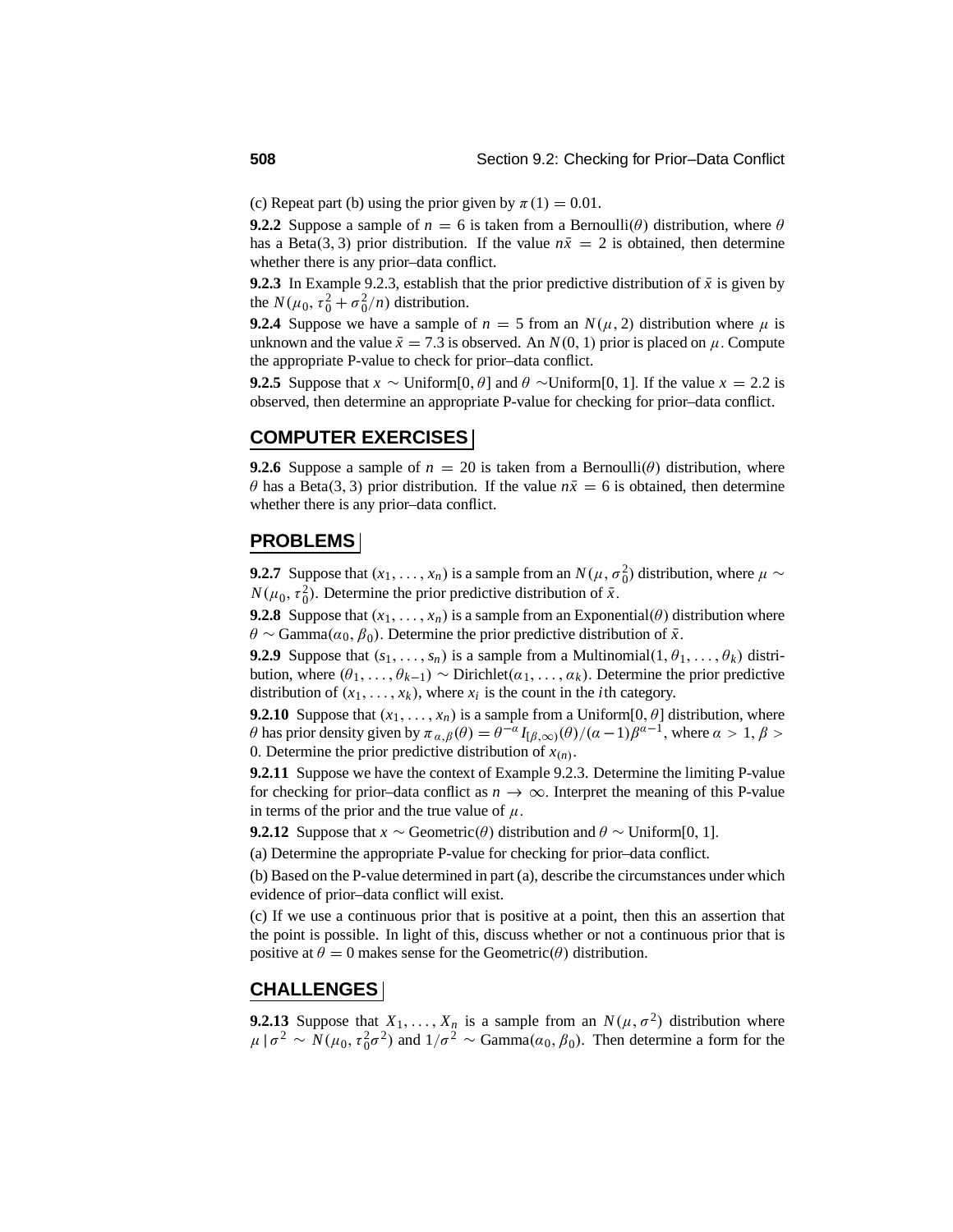prior predictive density of  $(\bar{X}, S^2)$  that you could evaluate without integrating. (Hint: Use the algebraic manipulations found in Section 7.5.)

# **9.3 The Problem with Multiple Checks**

As we have mentioned throughout this text, model checking is a part of good statistical practice. In other words, one should always be wary of the value of statistical work in which the investigators have not engaged in, and reported the results of, reasonably rigorous model checking. It is really the job of those who report statistical results to convince us that their models are reasonable for the data collected, bearing in mind the effects of both underfitting and overfitting.

In this chapter, we have reported *some* of the possible model-checking approaches available. We have focused on the main categories of procedures and perhaps the most often used methods from within these. There are many others. At this point, we cannot say that any one approach is the best possible method. Perhaps greater insight along these lines will come with further research into the topic, and then a clearer recommendation could be made.

One recommendation that can be made now, however, is that it is not reasonable to go about model checking by implementing every possible model-checking procedure you can. A simple example illustrates the folly of such an approach.

### **EXAMPLE 9.3.1**

Suppose that  $(x_1, \ldots, x_n)$  is supposed to be a sample from the  $N(0, 1)$  distribution. Suppose we decide to check this model by computing the P-values

$$
P_i = P(X_i^2 \ge x_i^2)
$$

for  $i = 1, ..., n$ , where  $X_i^2 \sim \chi^2(1)$ . Furthermore, we will decide that the model is incorrect if the minimum of these P-values is less than 0.05.

Now consider the repeated sampling behavior of this method when the model is correct. We have that

$$
\min\{P_1,\ldots,P_n\}<0.05
$$

if and only if

$$
\max\{x_1^2,\ldots,x_n^2\} \geq \chi_{0.95}^2(1),
$$

and so

$$
P \text{ (min } \{P_1, \dots, P_n\} < 0.05\text{)}
$$
\n
$$
= P \text{ (max } \{X_1^2, \dots, X_n^2\} \ge \chi_{0.95}^2(1)) = 1 - P \text{ (max } \{X_1^2, \dots, X_n^2\} \le \chi_{0.05}^2(1))
$$
\n
$$
= 1 - \prod_{i=1}^n P(X_i^2 \le \chi_{0.95}^2(1)) = 1 - (0.95)^n \to 1
$$

as  $n \to \infty$ . This tells us that if *n* is large enough, we will reject the model with virtual certainty even though it is correct! Note that *n* does not have to be very large for there to be an appreciable probability of making an error. For example, when  $n = 10$ , the